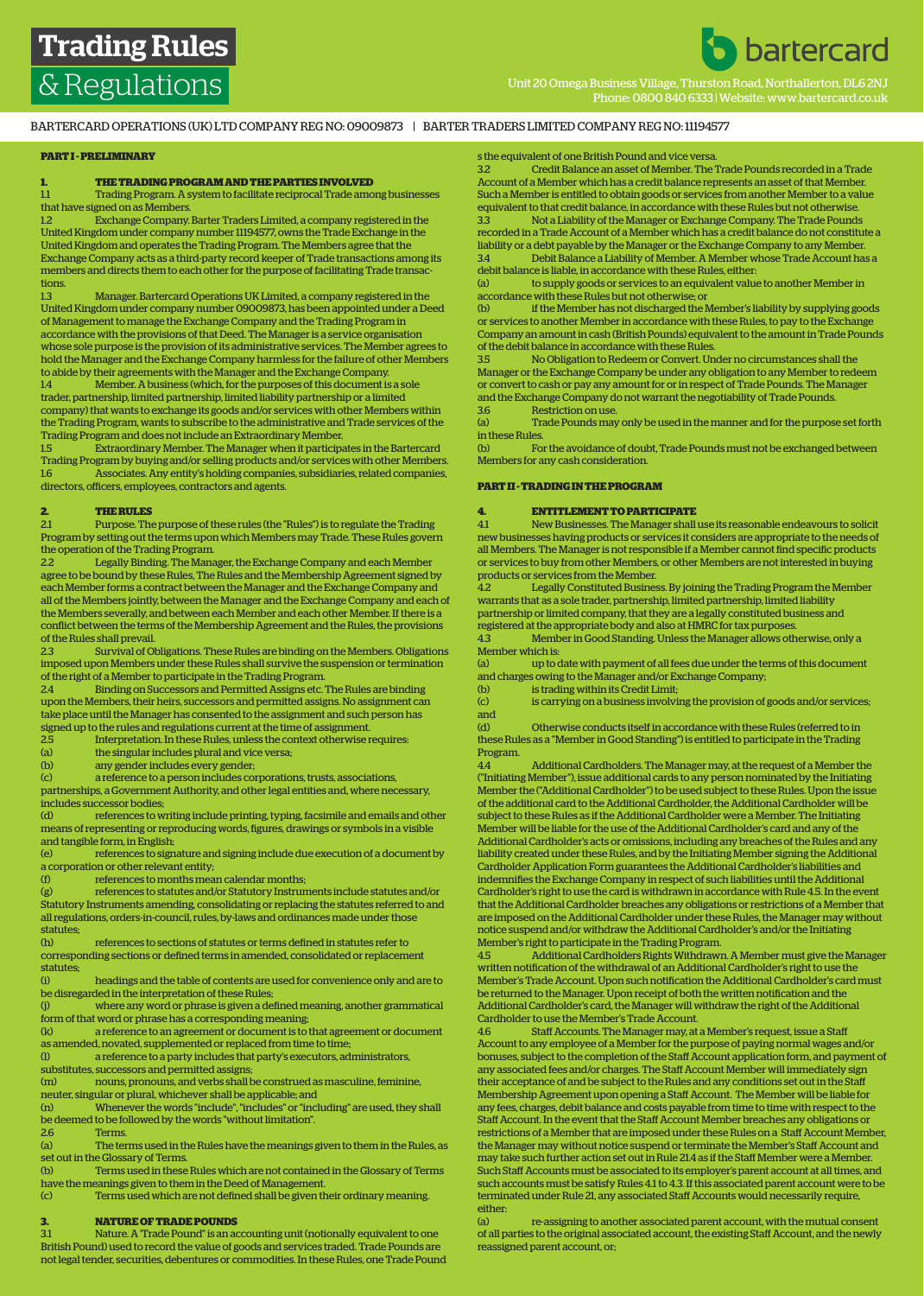the Manager transfers the balance of the account, including any outstanding fees, to the associated parent account before that account is terminated. Upon which, the Staff Account becomes voided.

### **5. TRADE TRANSACTIONS**

5.1 Trade. A "Trade" is a transaction conducted in the manner set out in these Rules, between Members or between the Manager (as an Extraordinary Member) and any Member, involving the sale and purchase of goods (which expression includes, for the purposes of these Rules, real property or any right or title to or interest in any goods or services), which is recorded by those Members in accordance with these Rules. The party selling the goods or services, referred to in these Rules, is the "Selling Member", and the party purchasing the goods or services is the "Buying Member".

5.2 Trade Accounts. In its books of account, the Exchange Company shall establish for each Member and for the Manager, an account ("Trade Account") for recording Trades entered into by them and other transactions in Trade Pounds which relate to them as a third-party record-keeper.

5.3 No Agency. In conducting any Trade, Members do so as principals and not as agents of or through the Manager or the Exchange Company. Neither the Manager nor the Exchange Company is a party to any Trade and Trades shall be entered into voluntarily by the Buying Member and Selling Member. Neither the Manager nor the

Exchange Company is the guarantor of any Trade or Trade Pound or is otherwise liable therefore.<br>54 5.4 Recording of Trades. Subject to these Rules, the Manager shall cause any

Trade which has been duly entered into to be recorded in the Trade Accounts of the participants in the Trade, by:

(a) crediting the Trade Account of the Selling Member with the Trade Pound amount of the Trade (if necessary, offsetting that amount against any debit balance in that Trade Account); and<br>(b) debiting the T

debiting the Trade Account of the Buying Member with the Trade Pound amount of the Trade, and if necessary, offsetting that amount against any credit balance in the Trader Account).

### **6. TRADE PROCEDURE**

6.1 Trades. All trades are to be processed electronically or forwarded to the Manager for processing within fourteen (14) days of the Trade Transaction. Proof of Transaction means an appropriate document that includes:

- (a) name of supplier or service provider;
- (b) name of buyer;
- 
- (c) date of the supply;<br>(d) goods or services :
- (d) goods or services supplied; and<br>(e) price of the goods or services, in price of the goods or services, including, as per UK law and where appropri-
- ate, the amount of VAT charged on the supply.
- Examples of a Proof of Transaction include:
- (a) invoice;<br>(b) point of
- (b) point of sale receipt;<br>(c) handwritten receipt
- (c) handwritten receipt;<br>(d) continual supply agr
- continual supply agreement, automatic deduction agreement, or progressive payment agreement; and

(e) Confirmation or receipt number provided for a telephone or internet transaction using Electronic Processing Services. The Buying Member and the Selling Member shall maintain Proof of Transactions in which they are a party for 12 months. Upon request by the Manager, the Selling Member and Buying Member shall each produce such records of the transaction. If the Selling Member or Buying Member fails to produce such records within ten (10) days after a request by the Manager, the Manager shall have the right, which it may exercise in its absolute discretion, to reverse or alter all or part of the relevant transactions.<br>6.2 Trade by Electronic Pro

Trade by Electronic Processing Services. Trade by Electronic Processing Services means a facility that uses a telephone, mobile devices, EFTPOS terminals and/or internet communication systems including the Members Trading Portal ("MYBC") that allows Members to perform transactions. Electronic Processing Services may include the facilitation of trades, retrieval of account balances and other services as notified from time to time by the Manager.

(a) In connection with any transaction involving the Electronic Processing Services, where the transaction is initiated by the Selling Member, the following Electronic Processing Services procedures must be utilised:

(i) the Selling Member must obtain the name of the Buying Member and its card number;

(ii) the Selling Member must obtain an authorisation number from the Manager (irrespective of the Trade amount);

(iii) where the Buying Member and the Selling Member are present together at the point of sale, and the Buying Member's signature is required to complete the transaction, the Selling Members' signature is required to complete the transaction, the Selling Member must obtain and verify that the Buying Member's signature conforms to the signature on the Member's card and that the card has not expired.

(b) In connection with any transaction involving the Electronic Processing Services, where the transaction is initiated by the Buying Member, the following Electronic Processing Services Procedures must be utilised:<br>(i) the Buying Member must obtain from the Selling

the Buying Member must obtain from the Selling Member its account number and name; and

(ii) the Buying Member must obtain an authorisation number from the Manager, irrespective of the Trade amount.

6.3 Trade by Transaction Voucher. The procedure for conducting a Trade by a Transaction Voucher is:

(a) Produce card. A Member in Good Standing who intends to purchase goods or services (the "Buying Member") shall produce prior to receiving the goods or services its Member's Card to the Member who intends to sell the goods or services (the "Selling Member");<br>(b)

(b) Complete Transaction Voucher. Either the Buying Member or the Selling Member completes the following particulars of the proposed Trade upon a form prescribed from time to time by the Manager as the form to be completed for the purposes of a Transaction Voucher Trade ("Transaction Voucher"):

(i) the name of the Buying Member and its card number;

(ii) the name of the Selling Member and its account number;

- (iii) a brief description of the goods or services;
- (iv) the date upon which the Trade is entered into;
- (v) the Trade Pound amount of the Trade; and
- (vi) any applicable VAT.

Sign Transaction Voucher. The Buying Member signs the Transaction Voucher and the Selling Member shall check that the signature on the Transaction Voucher conforms with the signature on the Member's card and the card has not expired; (d) Obtain authorisation. The Selling Member, where required under these Rules, obtains authorisation from the Manager for the proposed Trade;

(e) Endorse authorisation. The Selling Member endorses the Transaction Voucher with the authorisation number issued by the Manager (if one is issued), gives the duplicate to the Buying Member and retains the triplicate copy;<br>(f) Send Transaction Voucher The Selling Member sends

Send Transaction Voucher. The Selling Member sends the original completed Transaction Voucher to the Manager within fourteen (14) days of the Trade to be recorded.<br>6.4

6.4 Trade by Prepaid Scrip Certificate.

(a) Prepaid Scrip Certificates. "Prepaid Scrip Certificates" are prepaid certificates obtained through the Manager or its Franchisees which enable the bearer to receive goods and services from a named merchant to the value of the Prepaid Scrip Certificates without an Authorisation Number;

(b) Prepaid Scrip Certificates obtained from Selling Member. From time to time, the Manager and/or Franchisees may obtain from a Selling Member Prepaid Scrip Certificates in which case it shall:

(i) credit the Trade Account of that Selling Member with the relevant Trade Pound amount of the Trade;

(ii) Debit the Manager's or Franchisee's Trade Account with the relevant Trade Pound amount of the Trade.

(c) Issue of Product Vouchers. At the request of any Member, the Manager and/or its Franchisees may issue to that Member Prepaid Scrip Certificate(s) entitling the bearer to receive goods and services to the value of the Prepaid Scrip Certificate in which case it shall:

(i) Debit the Trade Account of that Buying Member with the relevant Trade Pound amount of the trade;

(ii) Credit the Manager's or the Franchisee's Trade Account with the relevant Trade Pound amount of the Trade.

(d) Selling Member's Obligation. A Selling Member must trade with the bearer of a Prepaid Scrip Certificate by supplying goods and services to the value of the Prepaid Scrip Certificate. There is no need for the Selling Member to forward the redeemed Prepaid Scrip Certificate to the Manager after the Trade has been completed.

(e) Payment of Balance in Cash. The bearer of a Prepaid Scrip Certificate may if the Trade Pound amount of the Prepaid Scrip Certificate is insufficient to meet the purchase price of the goods or services to be sold or provided by the Selling Member, pay the balance of the purchase price to the Selling Member in cash rather than in Trade Pounds. No Change Payable. Where the Trade Pound amount of the Prepaid Scrip Certificate exceeds the purchase price of the goods or services to be sold or provided, the Selling Member is not obliged to pay any charge or give any credit in favour of the bearer of the Prepaid Scrip Certificate.<br>(f) Supplementary or

Supplementary or Amended Rules. The Manager may, from time to time, issue supplementary or amended rules for the use of Prepaid Scrip Certificates, which shall be endorsed thereon, and Members using Prepaid Scrip Certificates shall be bound thereby.

(g) No express or implied warranty of merchantability or fitness for a particular purpose. In respect of goods or services provided pursuant to the production of a Prepaid Scrip Certificate, the Manager or the Franchisee make no express or implied warranty including as to the merchantability or fitness for a particular purpose of any such goods or services provided by the Selling Member. For the purposes of such Trade, the Member receiving the Prepaid Scrip Certificate shall be deemed to be the Selling Member.

6.5 Trade by Gift Card.<br>(a) Gift Cards. "Gift Car Gift Cards. "Gift Cards" are cards preloaded with a Trade Pound amount,

which entitles the authorised bearer to participate in the Trading Program.<br>(b) Issue of Gift Cards. At the request of any Member, the Manager Issue of Gift Cards. At the request of any Member, the Manager may issue to a non-member a Gift Card in which case it shall:

(i) Debit the Trade Account of the requesting Member with the relevant Trade Account amount;<br>(ii) Credit

Credit the Gift Card being issued with the relevant Trade Pound Amount. The issue and the amount of Gift Cards shall be at the sole discretion of the Manager

(c) Gift Card Use. When a Gift Card is presented to a Selling Member for the purchase of goods or services, the Selling Member must follow the trade procedure as set out in section 61

(d) No express or implied warranty of merchantability or fitness for a particular purpose. In respect of goods or services, provided pursuant to the production of a Gi Card, the Manager makes no express or implied warranty including as to the merchantability or fitness for a particular purpose of any such goods and services provided by the Selling Member. For the purposes of such Trade, the Member to whom the gift card is produced shall be deemed to be the Selling Member.

the Expiry date. Gift cards will expire twelve (12) months from date of issue.

(f) Supplementary or Amended Rules. The Manager may, from time to time,

issue supplementary or amended rules for the use of Gift Cards, which shall be endorsed thereon, and Members using or accepting Gift Cards shall be bound thereby. 6.6 Trade by Gift Certificate. The procedure for conducting a Trade by way of

"Gift Certificate" is: (a) Issue of Gift Certificate. A Member may issue a Gift Certificate entitling the

bearer to participate in the Trading Program. The issuer partially completes the Gi Certificate by inserting:

- (i) the name and card number of the Buying Member.
- (ii) the expiry date of the Gift Certificate; and (iii) the Trade Pound amount of the Trade.
- (b) Produce Gift Certificate. The bearer who intends to purchase goods or

services shall produce prior to receiving the goods or services the Gift Certificate to the Selling Member;

(c) Selling Member's obligation. A Selling Member must trade with the bearer of a Gift Certificate as if the bearer were a Buying Member;

(d) Complete Gift Certificate. The Selling Member completes the following particulars of the proposed Trade upon a form prescribed from time to time by the Manager, or on the Gift Certificate itself, as the form to be completed for the purposes of a Transaction Voucher Trade ("Transaction Voucher"):

(i) Bearer's identification and details as requested on the Gift Certificate.

(ii) The name of the Selling Member and its account number.

(e) Obtain authorisation. The Selling Member obtains authorisation from the Manger for the proposed Trade;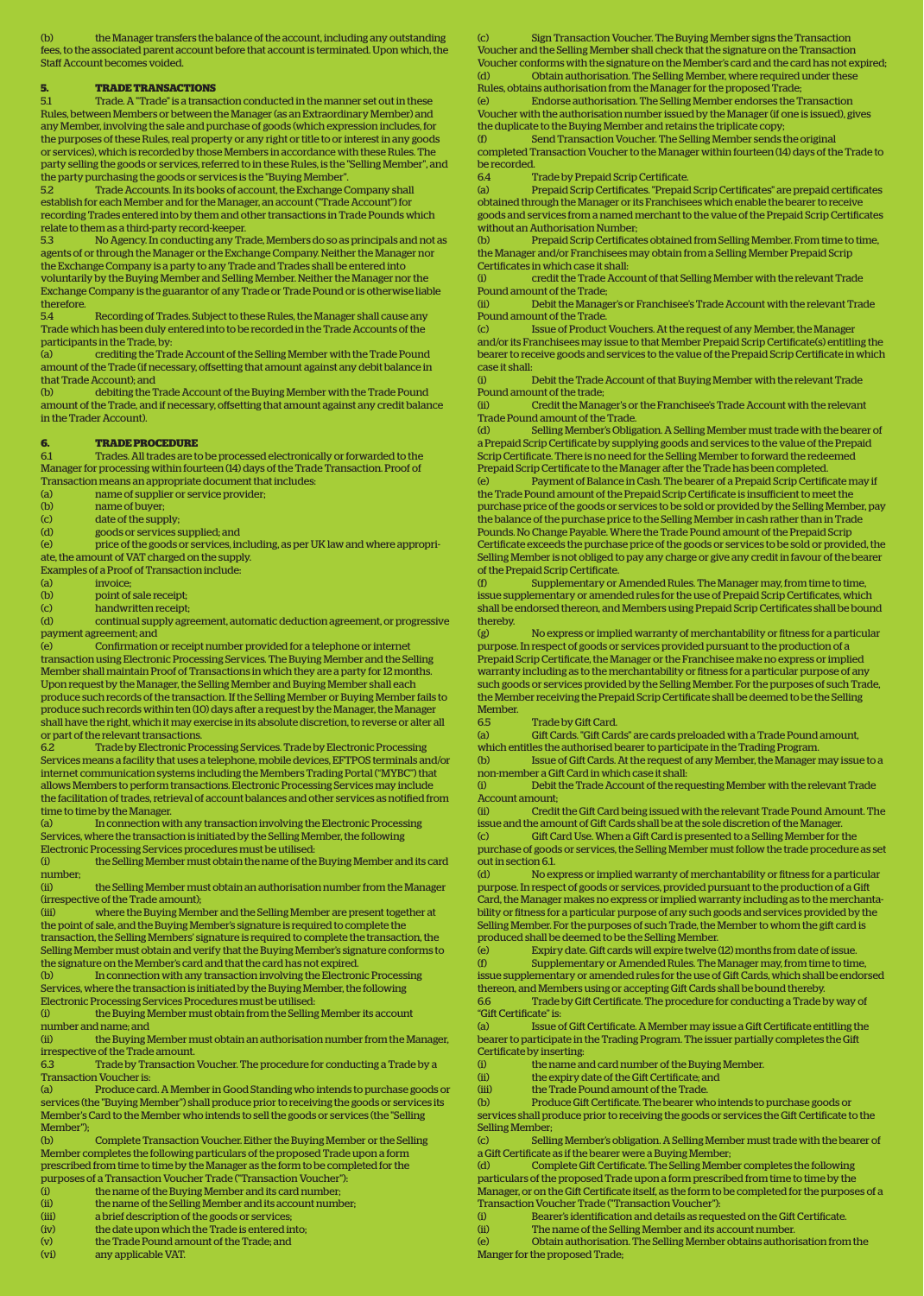(f) Endorse authorisation. The Selling Member endorses the Gift Certificate with the authorisation number issued by the Manager (if one is issued);

(g) Send Gift Certificate. The Selling Member sends the original completed Gift Certificate to the Manager within fourteen (14) days to be recorded;

(h) Payment of the balance in cash. The bearer of a Gift Certificate may if the Trade Pound amount of the Gift Certificate is insufficient to meet the purchase price of the goods or services to be sold or provided by the Selling Member, pay the balance of the purchase price to the Selling Member in cash rather than in Trade Pounds; (i) No change payable. Where the Trade Pound amount of the Gift Certificate

exceeds the purchase price of the goods or services to be sold or provided by the Selling Member, the Selling Member is not obliged to pay any charge or give any credit in favour of the bearer of the Gift Certificate.

6.7 Trade by Multi Trade Voucher. The procedure for conducting a Trade by way of "Multi Trade Voucher" is:

(a) Issue of Multi-Trade Voucher. A Member may sell to another Member an agreed value Multi Trade Voucher entitling the bearer to participate in the Trading Program. The Selling Member completes the Multi-Trade Voucher as specified including: the Selling Member's name and address

(ii) date of issuance;

(iii) the Selling Member's authorised signature.

(b) Produce the Multi-Trade Voucher. The bearer who intends to purchase goods or services shall produce prior to receiving the goods or services the Multi-Trade Voucher to the Selling Member;

(c) Selling Member's obligation. A Selling Member must supply to the bearer goods and services to the value of the prepaid Multi Trade Voucher as per conditions denoted on the Multi-Trade Voucher;<br>(d) Payment of the balance in

(d) Payment of the balance in cash. The bearer of a Multi Trade Voucher may if the Trade Pound amount of the Multi-Trade Voucher is insufficient to meet the purchase price of the goods or services to be sold or provided by the Selling Member, pay the balance of the purchase price to the Selling Member in cash rather than in Trade Pounds; (e) No change payable. Where the Trade Pound amount of the Multi-Trade Voucher exceeds the purchase price of the goods or services to be sold or provided by

the Selling Member, the Selling Member is not obliged to pay any charge or give any credit in favour of the bearer of the Multi-Trade Voucher.

6.8 Acknowledgement of Liability. The signing by or on behalf of the Buying Member of the Transaction Voucher or the providing of the Buying Member's Card details constitutes, subject to these Rules:

(a) acknowledgement by the Buying Member that the Trade to which the transaction relates has been conducted in accordance with these Rules;

(b) agreement on the part of the Buying Member that the Buying Member's Trade Account is to be debited in accordance with Rule 5.3(b) with the amount referred to in the Proof Of Transaction; and

(c) if the effect of debiting the Trade Account of the Buying Member with the Trade Pound amount of the Trade, after offsetting that amount against any credit balance in that Trade Account, is to produce a debit balance in that Trade Account, an acknowledgement and evidence of the Buying Member's liability as provided in Rule 3.4. 6.9 Non Compliance with Procedure. Where the Buying Member or the Selling Member does not comply with any part of the Trade procedure set out in these Rules, the Trade is valid unless the Manager refuses to process it or after it is processed, reverses, cancels or alters the entries in the Trade Accounts of the Members involved.

### **7. ELECTRONIC PROCESSING SERVICES**

7.1 Availability. Electronic Processing Services are available for Members who register with the Manager for use of telephone, mobile devices, EFTPOS terminals and/or internet communication systems which meet the required specifications and configurations as may be specified by the Manager from time to time. Each registered Member shall procure and maintain the hardware and data connection which meet these requirements at its own expense.

7.2 Changes. The Manager may inform Members from time to time about changes for access to or operating the Electronic Processing Services. Members must comply with all changes when accessing or operating the Electronic Processing Services. 7.3 As is. The Electronic Processing Services are provided on an "as is", "as available" basis only and the time periods during which these services may be available are subject to change with minimal or no notice. The Manager is permitted at any time, at its sole discretion and without prior notice, to temporarily suspend the operation of these services for updating, maintenance and upgrading purposes or any other purpose that the Manager deems appropriate. In such event, the Manager and its Associates shall not be liable for any loss, liability, claims, actions, expenses or damage that may be

incurred directly or indirectly by a Member as a result of the suspension of services. 7.4 Procedures. Members using Electronic Processing Services are responsible for compliance with the Procedures for using Electronic Processing Services. The Manager and its Associates are not responsible for any error/omission made by Members in using these services. The Procedures may be varied by the Manager from time to time. Members undertake to be bound by, and to comply with, all Procedures as may be issued by the Manager from time to time. The Manager shall not be bound by or obligated to take any action on any instructions that do not comply with the Procedures. The Manager may reject any non- compliant Instructions.<br>
75 Members Trading Portal The Bartercard Mem

7.5 Members Trading Portal. The Bartercard Members Trading Portal, which is known as "MYBC", and/or associated websites and applications.

7.6 Instructions. The Manager will rely on all requests, communications, operations or transactions transmitted by Members using telephone, mobile devices, EFTPOS terminals and/or internet communication systems or by the Member's login through the Members Trading Portal, registered for Electronic Processing Services. Members must not permit or allow any unauthorised person to access their Electronic Processing Services. If a Member has reason to believe that someone else has accessed their Bartercard account(s) using the Electronic Processing Services, the Member must immediately notify and instruct the Manager in writing to revoke their access to Electronic Processing Services. A Member will not be liable for unauthorised Instructions received by the Manager after the Member has notified the Manager to revoke its access to Electronic Processing Services. Until the Manager receives notice of revocation, all Instructions received by the Manager associated with the Member's account will be deemed to have come from the Member. The Manager shall be entitled to rely on such Instructions. The Members acknowledge that the Manager may not be able to reverse or cancel any transaction executed on Instructions received prior to the Manager's receipt of the notice of revocation. By providing Instructions to the Manager via the Electronic Processing Services, the Member providing the Instructions warrants and acknowledges that:

(a) all details in the Instructions are true and correct and payable in Trade Pounds;

(b) the transaction does not violate the Rules;

(c) the Buying Member and the Selling Member have voluntarily entered into the transaction and are not disputing any part of the transaction; and

(d) they have used reasonable care and diligence in the transaction to detect fraud or deception in connection with the transaction.

7.7 Records.

(a) The Buying Member and the Selling Member shall maintain written or electronic records to substantiate any transaction facilitated with the Electronic Processing Services. Upon request by the Manager, the Selling Member and the Buying Member shall each produce such records. If the Selling Member or the Buying Member fails to produce such records within ten (10) days after a request by the Manager, the Manager shall have the right, which it may exercise in its absolute discretion, to reverse or alter all or part of the relevant transaction(s).

(b) The Manager's records, any records of Instructions made, performed, processed or effected through the Electronic Processing Services by a Member or any person purporting to be a Member, any record of transactions relating to the Electronic Processing Services and any record of transactions maintained by the Manager or by any person authorised by the Manager relating to or connected with the Electronic Processing Services whether stored in electronic or printed form, shall be conclusive evidence of the Instructions and transactions and the Member's liability to the Manager for the transaction save in the case of manifest error. All such records are admissible in evidence as proof of the transaction and Instructions and the Members waive any right to challenge or dispute the admissibility, reliability, accuracy or the authenticity of the contents of such records save in the case of manifest error on the basis that the records were incorporated and/or set out in electronic form or were produced by or are the output of a computer system.<br>7.8 Mon Compliance

7.8 Non Compliance with Procedure. Where the Buying Member or the Selling Member do not comply with any part of the Trade procedure set out in these Rules, the Trade is valid unless the Manager refuses to process it or after it is processed, reverses, cancels or alters the entries in the Trade Accounts of the Members involved.

7.9 Termination and Suspension of Electronic Processing Services. The Manager shall be entitled to terminate a Member's Electronic Processing Services, without notice, upon the occurrence of any of the following events:

(a) a Member's breach of the Rules;<br>(b) continued access to the Electron

(b) continued access to the Electronic Processing Services by a Member poses a threat to the security, integrity or operations of the Electronic Processing Services or the Manager, or the information systems of the Manager or the other Members;

(c) the Member's Electronic Processing Services has remained inactive for a period of three (3) months; or

(d) the Member's membership in the Trading Program has been terminated, or its Trade Account closed.

## **8. SPECIAL TRADE PROCEDURE**

8.1 Special Trades. A special procedure applies to Trade transactions involving the sale or provision of goods or services in the form of special orders, construction jobs, provision of services over time or work-in-progress which must be paid for when work is completed or in stages and such other transactions as the Manager may from time to time determine. In this Rule, such a transaction is referred to as a "Special Trade" and the goods or services so sold or provided are referred to as a "Special Job or Order".

8.2 Procedure. The procedure applicable to a Special Trade is as follows:

(a) Estimate of cost. Before authorising the Selling Member to commence the Special Job or Order, a Buying Member should obtain a written estimate from the Selling Member;

(b) Deposit in Trade Pounds. Before commencing the Special Job or Order, if appropriate, the Selling Member should obtain a deposit or down payment in Trade Pounds. Payment of the deposit or down payment can be made by Transaction Voucher and the Manager's authorisation must be obtained if the amount exceeds the Minimum Authorised Amount. At the discretion of the Manager the deposit or down payment shall be held in escrow.

(c) Shortfall is payable in cash. The Selling Member should include in its contract a provision that if the Buying Member does not have sufficient Trade Pounds in its Trade Account when the Manager's authorisation is requested, then the difference will be paid by the Buying Member by way of cash payment to the Selling Member;

(d) Special Authorisation. In order to "reserve" an amount of Trade Pounds from the Buying Member's Trade Account until a particular Special Job or Order is completed, the Selling Member must forward to the Manager a written request, signed by the Selling Member and countersigned by the Buying Member, for "Special Authorisation" for the estimated amount less any deposits or down payments. If the Manager grants Special Authorisation, it shall give a "Special Authorisation Number'', and the amount so authorised will then be frozen in the Buying Member's Trade Account which will be treated by the Manager as if that amount had been debited from it;

When complete. When the Special Job or Order has been completed or partially completed, the Selling Member shall complete a Transaction Voucher for the amount due, obtain the Buying Member's signature, endorse the Transaction Voucher with the Special Authorisation Number and forward the completed Transaction Voucher to the Manager. In the event of partial payment, the Special Authorisation shall be reduced by that amount;

(f) Manager to credit Selling Member. Subject to these Rules the Manager shall, upon receipt of the duly signed and completed Transaction Voucher, credit the Selling Member's Trade Account and debit the Buying Member's Trade Account.

## **9. AUTHORISATION PROCEDURE**<br> **91** Authorisation to be Sought Where

9.1 Authorisation to be Sought. Where the Trade Pound value of a proposed Trade exceeds such amount as the Manager may specify from time to time or as endorsed on the Member's Card, (the "Minimum Authorised Amount") the Selling Member must seek the Manager's authorisation for the Trade.

9.2 Authorisation Granted. If the Manager grants its authorisation to a proposed Trade then the Manager will issue an Authorisation Number in respect of it which shall freeze the funds in the Buying Member's Trade Account.

9.3 Refusal of Authorisation. The Manager shall be entitled to refuse to give its authorisation for any reason including, without limitation that:

(a) the Buying Member does not have sufficient Trade Pounds or available credit in its Credit Line;

(b) either party is not a Member in Good Standing;

(c) either party is in breach of the Rules; or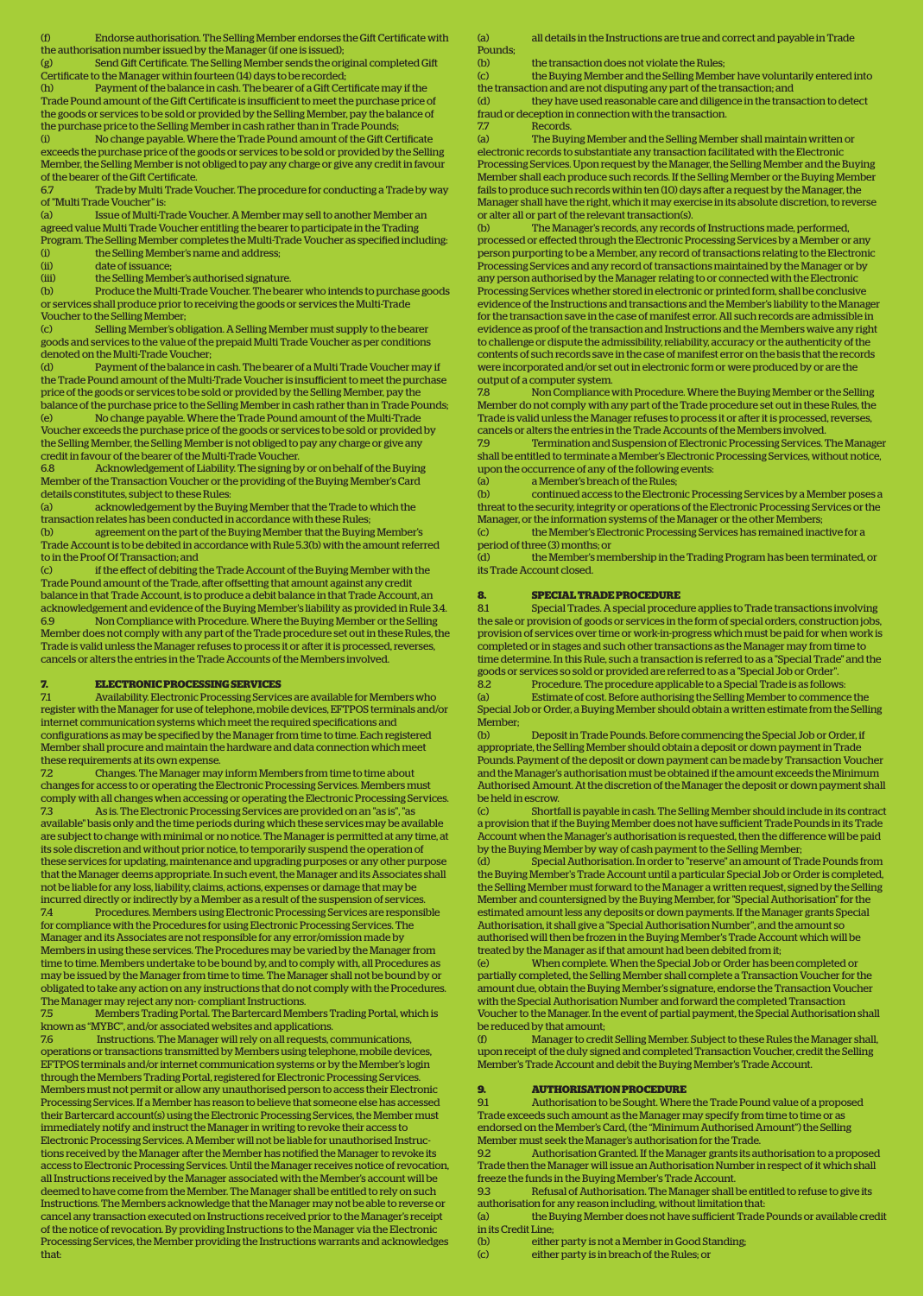the Selling Member failed to seek or obtain the Manager's authorisation before the transaction

9.4 Expiry of Authorisation. An authorisation granted by the Manager is valid only for a period of fourteen  $(14)$  days after the date upon which it was granted, after which it expires whereupon the Manager may treat the Trade as if no authorisation had ever been granted.

# **10. PROCESSING OF TRADE TRANSACTIONS**<br>10.1 Posting of Authorised Trade. Where the Man

10.1 Posting of Authorised Trade. Where the Manager has granted its authorisation and the Authorisation Number so issued has been endorsed on the Transaction Voucher, the Manager shall, subject to these Rules, post the Trade to the Trade Accounts of the Selling Member and the Buying Member.

10.2 Where Manager Suspects Breach, Fraud etc. The Manager is not obliged to process a Trade where it reasonably suspects a breach of the Rules, fraud and/or misleading or deceptive conduct by any party to the Trade.

10.3 Lost or Stolen Card. A Member is liable for all transactions processed on its own and any Additional Cardholder's lost or stolen card(s) up until the Manager receives written notification from the Member that its card or any Additional Cardholder's card has been lost or stolen. Upon making a written notification that a card has been lost or stolen, a Member must prove to the Manager's satisfaction that the Member has made all reasonable efforts to reclaim a lost or stolen card.

10.4 Where No Authorisation Number. If an Authorisation Number is not endorsed on a Transaction Voucher, the Manager may post the Trade to the Member's Trade Account but shall have no obligation to do so.

10.5 Late Receipt by Manager. The Manager, in its sole discretion, may decline to process any Electronic Processing Services Trade, Transaction Voucher, Gift Certificate or Other Voucher which is received later than fourteen (14) days after the date of the Trade, even if authorisation was granted.

10.6 Audit and Verification. All Trades are subject to final audit and verification by the Manager and, in the case of errors or inaccuracies, the Manager may at its sole discretion debit or credit a Member's Trade Account so as to correct any error without giving prior notice to the Member whose Trade Account is affected.

10.7 Copy of Transaction Voucher. Where a Transaction Voucher has been processed on behalf of the Member by the Manager, a Member who requests a copy of a Transaction Voucher will be provided with a copy by the Manager subject to payment of an administrative fee which may be prescribed from time to time.

10.8 Copy of Monthly Statements. A Member who requests a copy of a statement detailing that Member's transaction/s ("Monthly Statement") will be provided with a copy by the Manager subject to payment of an administrative fee which may be prescribed from time to time.

10.9 Record Keeping. Members will be charged an administrative fee which may be prescribed from time to time for payments that are not honoured and are processed again.

### **11. TRADE CONDUCT**

11.1 100% Barter. All Trades are to be conducted on a one hundred per cent (100%) barter basis unless the Selling Member has before entering the Trade obtained the consent of the Manager to Trade in cash or partly in cash and partly by way of trade which consent may be given conditionally, withheld and/or later withdrawn at the sole and unfettered discretion of the Manager.

11.2 Refusal to Trade. If a Member which has been requested to enter into a Trade with a Member in Good Standing declines to enter into that Trade with that Member in circumstances where the first Member would have entered into a transaction if the second Member were willing to pay cash, then the first Member will be deemed to have breached these Rules unless an Authorisation Number has been sought and refused or the Member is on Standby. No Member in debit may refuse to accept Trade under any circumstances.

Standby.

(a) Pre-requisite conditions. Where the credit balance of the Trade Account of a Member exceeds the greater of:<br>(i) TE10.000 Trade Pou

(i) TE10,000 Trade Pounds; or<br>
(ii) the equivalent of the Trade

the equivalent of the Trade Pound amount of any line of credit in Trade Pounds that has been granted to the Member by the Manager under these Rules; then that Member may give to the Manager thirty (30) days prior written notice of its intention to temporarily suspend its participation as a Selling Member in the Trading Program (referred to as going on "Standby");

(b) Expiry of the notice period. Upon the expiration of the said period of thirty (30) days, or such shorter period as the Manager may allow, the Member will be deemed to be on Standby, and shall be entitled to refuse to Trade notwithstanding Rule 11.2;

(c) Reverting to normal. As soon as the credit balance of the Member's Trade Account decreases below the amount referred to in Rule 11.3(a), the Member shall be deemed to be no longer on Standby.<br>11.4 Taxes and Duties. All tax

Taxes and Duties. All tax or duty applicable on Trade transactions are to be paid in Trade Pounds at the point of purchase by the Buying Member.

11.5 Direct Trade. The following provisions of this Rule shall apply in respect of any transaction between two or more Members, which is conducted otherwise than in accordance with the provisions of these Rules:

(a) Members acknowledge and agree that all transactions taking place between them arise as a consequence of their being introduced to one another as a result of their being Members of the Trading Program;

(b) in the event that a Member for the purpose of avoiding Transaction/Service Fees engages in Direct Trade with another Member or if a third party Member makes payment on another Member's behalf ("Direct Trade"), then each Member involved in that Direct Trade shall pay a transaction fee equal to the Transaction/Service Fee of the value of that Trade which shall fall due and payable to the Exchange Company upon completion of that Direct Trade;

(c) the provisions of 11.7(b) of this Rule shall not apply where the Manager, in its absolute discretion, is satisfied that the Members entered into a Direct Trade for legitimate reasons other than the avoidance of paying Transaction/Service Fees;

(d) if the Manager has reason to believe that Members have engaged in Direct Trade, the Manager may request from any one or all of the Members it believes have engaged in the Direct Trade, a copy of the Tax Invoice relating to the transaction which must be supplied within 48 hours of the request being made;

(e) Notwithstanding the other provisions of this Rule, the Manager may suspend or terminate the right of a Member to participate in the Trading Program, if the Manager considers that the Member has entered into a Direct Trade in contravention of the spirit of these Rules.

11.6 Overpricing.

(a) A Member must not charge more for any goods or services in Trade Pounds than it would have charged if the Trade were a cash transaction. Charging Trade Pound prices in excess of the cash price is a breach of this Rule and is referred to as "Overpricing";

(b) The Manager may investigate or enquire into complaints of Overpricing by a Member.<br>11.7

11.7 Voucher Splitting.<br>
(a) Where a Member

Where a Member avoids obtaining an Authorisation Number in accordance with Rule 9 by splitting a Transaction Voucher for an amount which would otherwise be in excess of the Buying Member's Minimum Authorised Amount, the Member is in breach of these Rules. The practice of splitting vouchers in breach of this Rule is referred to as "Voucher Splitting";

If the Manager considers that the Member has entered into Voucher Splitting in breach of this Rule the Manager may:

(i) Refuse to process the voucher, reverse, alter or cancel an entry in any Member's Trade Account; and/or

Suspend or terminate the right of a Member to participate in the Trading Program.

11.8 Poor Service. Where in the Manager's opinion a Member fails to respond to another Member's enquiry or fails to respond to another Member in the same manner as the Member would have if the other Member were a cash customer, the Member shall be deemed to have engaged in "Poor Service" for which the Manager may suspend or terminate the right of the Member to participate in the Trading Program.

## **12. EXTRAORDINARY MEMBER TRADES**<br>12.1 Extraordinary Member Trades. The Man

12.1 Extraordinary Member Trades. The Manager may participate in the Trading Program as an Extraordinary Member and the Manager may debit or credit the Manager's Trade Account and correspondingly credit or debit the Trade Account of the

other Member participating in the Trade. 12.2 Extraordinary Member's Credit Limit. Subject to the Deed of Management, the Manager as an Extraordinary Member is entitled to a line of credit in Trade Pounds.<br>12.3 Warranty as to Title Where the Manager acting in its Extraordinary Membe 12.3 Warranty as to Title. Where the Manager, acting in its Extraordinary Member capacity, participates in the Trading Program as a Selling Member, the Manager warrants to the Buying Member that the Manager has title to the goods to be traded free from any charge, lien or encumbrance.

12.4 The Competition Act 1998 and the Enterprise Act 2002. The Competition Act 1998 and the Enterprise Act 2002 imply terms, conditions and warranties ("prescribed terms") into contracts for the supply of goods and services and prohibits the exclusion, restriction or modification of certain terms, conditions and warranties. In some cases, a supplier is permitted to limit its liability for a breach of the prescribed terms. In so far as not proscribed by the prescribed terms or when the negligence of the Manager causes death or personal injury:

the liability of the Extraordinary Member in respect of a breach of a prescribed term or to any other term of any related agreement relating to the products or any part of the products is limited at the option of the Extraordinary Member to the replacement or repair of the products part thereof or payment of the cost of repairing or replacing the product or any part of the products;

(b) in these conditions, the Member does not have under any circumstance any cause of action against or right to claim or recover from the Extraordinary Member for, or in respect of, any loss or damage of any kind whatsoever, caused directly or indirectly by: any defect in material or workmanship of, or any other defect whatsoever in, or unsuitability for, any purpose of the products or any part of the products; or

(ii) by default or negligence on the part of the seller or of any employee, contractor or agent of the seller or of any person for whom the seller has legal responsibility relating to the supply of, or otherwise concerning products or any part of the

products<br>12.5 The Provisions of the Sale of Goods Act 1979. The Provisions of the Sale of Goods Act 1979 are not prescribed terms for the purpose of these rules and the Extraordinary Member hereby specifically excludes those provisions from any contract between it and the Member.<br>126 [11] Limitations "The

12.6 Limitations. "The limitations in clauses 12.4 and 12.5 apply to the extent permitted under the Competition Act 1998 and the Enterprise Act 2002."

12.7 Assignment of Warranty. Upon the completion of any Trade in which the Manager, acting in its Extraordinary Member capacity, participates as a Selling Member, the Manager assigns the benefit of any warranty attaching to the goods to the extent that the benefit of any warranty attaching to the goods is lawfully capable of assignment. 12.8 Retention of Title. Where the Manager, acting in its Extraordinary Member capacity, participates in the Trading Program as a Selling Member, the following provisions apply to the exclusion of the provisions of the Sale of Goods Act 1979 and any

other act or law relating to the passing of title between a seller and a buyer:

(a) Risk in the Goods will pass to the Buying Member upon delivery;<br>(b) Title to the Goods will pass to the Buying Member once the Mana Title to the Goods will pass to the Buying Member once the Manager has received payment in full or a debit entry in the Trade Account of the Buying Member for the Goods has been authorised and processed.

(c) Until title to the Goods has passed to the Buying Member, the Buying Member will:

(i) hold the Goods as Bailee for the Extraordinary Member;

(ii) store the Goods separately from all other material in the Buying Member's possession;

(iii) take all reasonable care of the Goods and keep them in reasonable condition; (iv) insure the Goods: with a reputable insurer, from the date of delivery, against all risks, for an amount at least equal to the Price and noting the Extraordinary Member's interest on the policy;

(v) ensure that the Goods are clearly identifiable as belonging to the Extraordinary Member;

(vi) hot remove or alter any mark on or packaging of the Goods; and<br>(vii) brovide the Extraordinary Member such information concerning

provide the Extraordinary Member such information concerning the Goods as the Extraordinary Member may request from time to time.

12.9 Insolvency of Member. If, at any time before title to the Goods has passed to the Buying Member, the Buying Member informs the Extraordinary Member, or the Extraordinary Member reasonably believes, that the Buying Member has or is likely to become subject to any of the events specified in clause 30 or in circumstance which give the Manager or the Exchange the right to terminate this agreement and the Goods remain in the possession or control of the Buying Member, the Extraordinary Member may (without limiting any of the Extraordinary Member's other rights and remedies): (a) require the Buying Member at the Buying Member's expense to redeliver the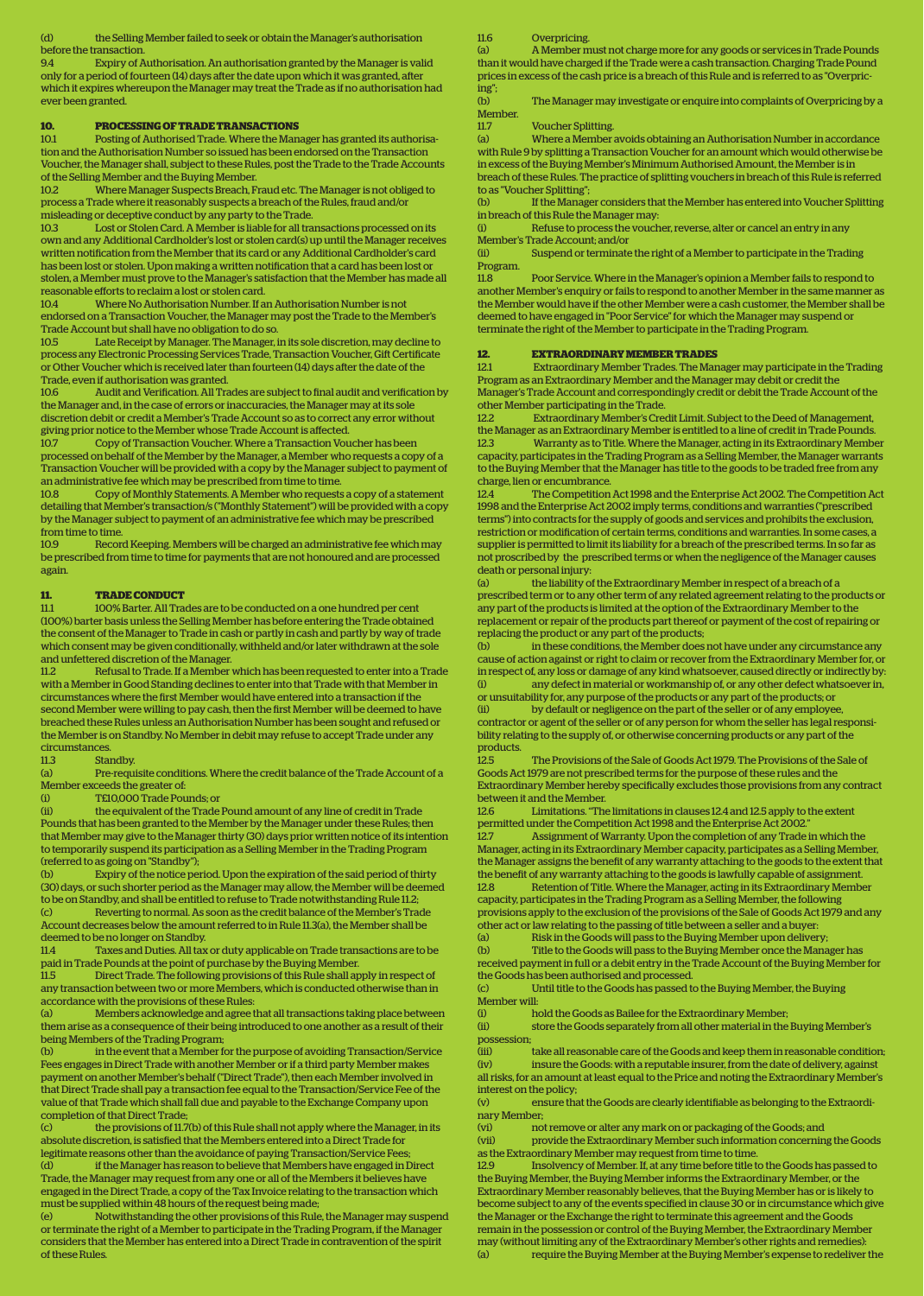Goods to the Extraordinary Member;

(b) if the Buying Member fails to do so promptly, enter any premises where the Goods are stored and repossess them;

(c) the Extraordinary Member is hereby irrevocably authorised by the Buying Member to do all or any of the following things in re-taking or attempting to re-take possession of the goods (or any part thereof), and may exercise any of the following powers through any of the Extraordinary Member's directors, officers, servants, agents, or sub-contractors; that is to say:<br>(i) to enter upon any lar

(i) to enter upon any land, buildings or property owned, leased or occupied by the Buying Member;

(ii) to use force in order to obtain entry to any such land, buildings or property;<br>(iii) to sever, remove and disconnect the goods (or any part thereof) from any to sever, remove and disconnect the goods (or any part thereof) from any land, building or other property to which the same have been attached or affixed, without liability for any damage or injury thereby caused to such land, buildings or other property;<br>(iv)

to appoint a receiver to take possession of the goods or any part of them; and (v) in the event that the goods (or any part of them) have been inter-mingled with goods of the same or a similar character or description, to appropriate out of the goods so intermingled such quantity or amount as in the opinion of the Extraordinary Member fairly represents the quantity or amount and the value of the goods sold by the Extraordinary Member to the Buying Member.

(d) whilst title to any goods sold by the Extraordinary Member, to the Buying Member remains vested in the Extraordinary Member:

(i) the Buying Member must not sell, lease, encumber, or otherwise deal with or part with possession of the goods or any part thereof until title has transferred to and become vested in the Buying Member; and<br>(ii) in the event that the Buying Mem

in the event that the Buying Member does (in breach of the provisions of paragraph (d)(i) of this Rule) sell, lease, encumber, deal with or part with possession of the goods or any part thereof, all proceeds of such sale, leasing, encumbering, dealing or parting with possession of the goods must be placed by the Buying Member in a separate account, and be held by the Buying Member on trust for the Extraordinary Member until such time as title to the goods has passed to and become vested in the Buying Member in accordance with the provisions of paragraph (a) of this Rule.

### 12.10 Competition Act 1998.

To the extent permitted under the Competition Act 1998 or any other applicable law the Manager and the Exchange Company exclude all conditions and warranties implied into the Rules and the Manager and the Exchange Company shall not be liable for any consequential, special or indirect loss or damage (including but not limited to loss of opportunity, loss of revenue or loss of profits). To the extent that the Manager or the Exchange Company is able to limit the remedies available under the Rules, the Manager and the Exchange Company expressly limit their liability for breach of a non-excludable statutory guarantee to supplying the trading services again or the payment of the cost of having the trading services supplied again.

### **PART III - ADMINISTRATION OF THE PROGRAM**

### **13. EXCHANGE COMPANY'S ROLE**

13.1 Provision of Services. The Exchange Company shall use its best efforts to cause the Manager to provide to Members in Good Standing the following services (the "Exchange Company Services"):

(a) maintenance of current lists of all Members and Members in Good Standing; (b) provision to Members of access to non-confidential authorised details of current information on Members in Good Standing and goods or services available under the Trading Program;

(c) publication from time to time of news bulletins and the making available of advertising space in such news bulletins to Members in Good Standing for goods or services they may offer through the Trading Program, for a fee;

(d) operation and maintenance of a procedure by which Members may obtain Authorisation Numbers in accordance with these Rules;

(e) administration and enforcement of the Rules;

ongoing review and, where necessary, amendment of the Rules;

(g) processing of properly completed Transaction Vouchers, Gift Certificates and Other Vouchers;

(h) carrying out of the duties and functions of the Manager as contained in these Rules and the Deed of Management; and

(i) Carrying out of the duties and functions of the Exchange Company as are required to be carried out by the Manager on behalf of the Exchange Company under these Rules and the Deed of Management.

13.2 No Liability. The Exchange Company and the Manager will not be liable to any Member for failure to provide, or for the manner of providing the Exchange Company Services from time to time, including those services set out in Rule 13.1.

# **14. MANAGER'S ROLE**<br>14.1 Monitor and Recove

14.1 Monitor and Recover Debit Balances. The Manager shall take all reasonable steps to:

(a) monitor all Trade Accounts which have a debit balance and that the Members holding those accounts maintain them in accordance with these Rules; (b) in the name of the Exchange Company, pursue recovery of debit balances where the Rules provide that they are recoverable and where the Manager is satisfied that the debit balance is commercially viable to pursue.

14.2 Regulate and Control. The Manager has the right and power to regulate and control the number of Trade Pounds within the Trading Program.

14.3 Issue. The Manager shall, on behalf of the Exchange Company and upon request by the Member, make available to Members in Good Standing, blank Transaction Vouchers and Gift Certificates and any other recognised vouchers or certificates that may be prescribed from time to time by the Manager for use in connection with any Trade Transaction.

14.4 Evidence. The Member acknowledges and agrees that the Manager's records and any records of its Instructions made or performed, processed or effected through the Electronic Processing Services by it or any person purporting to be the Member, or any record of transactions relating to the Electronic Processing Services and any record of transactions maintained by the Manager or by any relevant person authorised by the Manager relating to or connected with the Electronic Processing Services whether stored in electronic or printed form, shall be binding and conclusive on the Member for all purposes whatsoever and shall be conclusive evidence (save in the case of manifest error) of the Instructions and transactions and the Member's liability to the Manager. The Member hereby agrees that all such records are admissible in evidence and that it shall not challenge or dispute the admissibility, reliability, accuracy of the authenticity of the contents of such records merely on the basis that such records were incorporated and/or set out in electronic form or were produced by or are the output of a computer system (save in the case of manifest error) and the Member hereby waives any of its rights (if any) to so object.

14.5 Gift Certificate. The Manager may, on behalf of the Exchange Company, upon request or in accordance with Rule 21 of these Rules, issue to any Members, Gi Certificates for amounts in Trade Pounds as specified therein, which can be used by that Member to participate in a Trade, in accordance with Rule 6.6.

14.6 Member's Card.<br>(a) The Manager sh

(a) The Manager shall, on behalf of the Exchange Company, issue from time to time to Members in Good Standing, a Member's Card (the "Member's Card/Bartercard Card") which shall, upon its production by the Member named on the card to another Member be prima facie evidence that the Member is a Member in Good Standing, but only in respect of purchases up to the amount specified on the Member's Card, provided that any expiry date endorsed thereon has not passed;<br>(b) The Member's Card shall remain at all time

The Member's Card shall remain at all times the property of the Manager and may not in any way be defaced or altered;

(c) The Member's Card shall promptly be cut in half and returned to the Manager by the Member:

(i) upon cancellation of the right to use the Member's Card;<br>(ii) where the Member requests the Manager to cancel the N where the Member requests the Manager to cancel the Member's Card; (iii) upon its expiry (although the Member's Card need not be returned to the

Manager); (iv) where a Member's Card has been previously reported lost or stolen, upon it subsequently being found.<br>(d) ln these circum

In these circumstances, an agent of the Manager may call on the Member to obtain possession of the Member's Card and the Member shall return the Member's Card to that agent upon sight and proof of authority to collect the Member's Card.

14.7 Periodic Statements. The Manager shall make available Monthly Statements to Members reflecting activity in their Trade Account and amounts that are due and owing to the Manager.

14.8 Deemed Accurate. Statements issued by the Manager are deemed to be accurate unless a Member notifies the Manager in writing of any discrepancy within fourteen (14) days of the Monthly Statement date.

14.9 Interim Account. A Member who requests an interim account particularising activity in that Member's Trade Account will be provided with it by the Manager. 14.10 Manager to act on behalf of Exchange Company. The Manager has the full and unfettered management and control of the affairs of the Exchange Company relating to the conduct and operation of the Trading Program. Save that where these Rules provide that any act, matter or thing is to be done or caused to be done or may be done by the Exchange Company, the Manager may do or cause to be done that act, matter or

## **15. DIRECTORY, ADVERTISING AND PROMOTIONS**

15.1 Authorisation. The Member authorises and requests the Exchange Company and the Manager to notify and advertise to other Members the availability in the Trading Program of that Member's goods or services for the purpose of:

(a) providing services;

thing on behalf of the Exchange Company.

- (b) enhancing customer service;
- (c) answering queries; (d) client research; and
- (e) facilitating Trade transactions.
	-

15.2 The Member authorises the Exchange Company, the Manager and its agents, contractors, authorised employees and any related party to send to it any commercial electronic messages for the purposes set out in this Rule 15.1, and not to include in the commercial electronic message a functional unsubscribe button. Electronic messages shall have the same meaning in these Rules as in the Privacy and Electronic Communications Regulations 2003.

15.3 Directory - Publication & Distribution. The Exchange Company shall cause the Manager from time to time to publish and distribute a Directory, either in print or electronic format (the "Directory"), that contains the names and such other information concerning Members that the Manager from time to time determines.

15.4 Directory. A Member in Good Standing shall be permitted to have its name published in the Directory. A Member in Good Standing shall (unless the Manager otherwise determines) be entitled to place a brief description of its business, goods or services in the next Directory after payment by the Member of its Directory Fee. The Exchange Company and the Manager will not be liable for a failure to include a Member's name in the Directory.<br>15.5 Member's

15.5 Member's Listing. A Member's listing in the Directory shall be classified according to the classification system determined by the Manager from time to time.<br>15.6 No Warranty as to Accuracy of Directory etc. The Exchange Company and 15.6 No Warranty as to Accuracy of Directory etc. The Exchange Company and the Manager give no warranty as to and will not be responsible for or liable for:

(a) the accuracy of the information in relation to any Member in the Directory; (b) any promotional or other material provided by the Exchange Company or the Manager or any Franchisee or servant or agent to Members; and

(c) any error or omission therein.

15.7 Idemnity. The Exchange Company and the Manager shall be indemnified from any claims, loss or damages by the Member who provided the inaccurate information.

## **16. TRANSACTION, SERVICE, MARKETING AND SUPPORT, AND DIRECTORY FEES**

16.1 Transaction/Service Fee. Each Member shall pay a fee in respect of each and every Trade in which it participates (a "Transaction/Service Fee") which shall be equal in amount to such percentage of the value of the Trade (inclusive of any tax) as the Manager from time to time determines, payable, at the election of the Manager, in cash or in Trade Pounds or both. The Trade Pound amount of any Transaction/Service Fee may, at the election of the Manager, be debited to the Trade Account of either or both of the Members participating in the Trade at the Manager's discretion.

16.2 Marketing and Support/Service Fee. Each Member must pay to the Manager a monthly fee (the "Marketing and Support/Service Fee") which in the discretion of the Exchange Company will be payable entirely in cash or partly in cash and partly in Trade Pounds, or entirely in Trade Pounds.

16.3 Directory Fees and Display Advertising Fees. The Exchange Company is entitled to charge each Member a Directory Fee and a Display Advertising Fee either in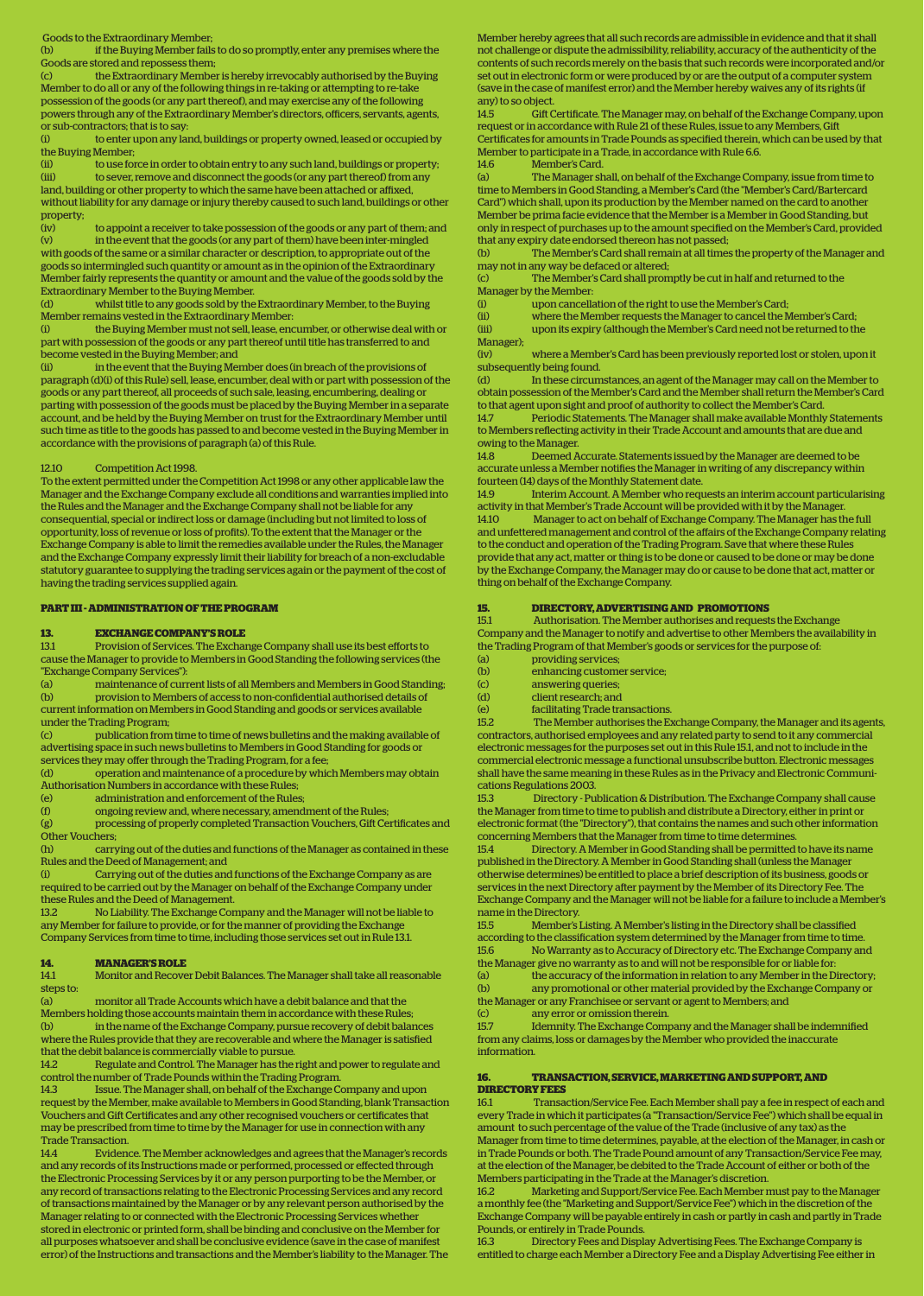cash or in Trade Pounds or partly in cash and partly in Trade Pounds which shall be paid by each Member in the manner prescribed by the Manager from time to time. 16.4 Payment.

(a) Each Member must pay to the Manager the full amount of all fees and charges owing by it within seven (7) days of the date of the Monthly Statement or within such other period as may be notified in that statement unless the Member has agreed with the Manager in writing that payment is to be sent and received together with the Transaction Voucher to which the fee relates, in which case the Member, (in these Rules called a "Fees with Voucher Member'') must forward such fee together with that Transaction Voucher;

(b) All fees mentioned in paragraph 16 of these Rules are detailed in the Membership Agreement or elsewhere in these Rules. Members will be notified in writing of any changes to the fees.<br>16.5 Sales Requirer

Sales Requirement, Debit Balance Accounts. Members who during the month maintained a debit balance in their account are required to transact sales during that month equivalent to six percent (6%) of their debit balance, which will be calculated on the opening balance or the closing balance whichever is the lesser amount.<br>166 Prepayment The Manager in its sole discretion may require a pr

Prepayment. The Manager in its sole discretion may require a prepayment of Transaction/Service Fees payable on transactions in excess of Ten Thousand (T£10,000) Trade Pounds, any real estate transaction or any investment transaction or any other transaction which the Manager determines before the transaction is processed.

### **17. OVERDUE FEES OR OTHER MONIES**

17.1 Late Fee Payment. In the event that a Member fails to pay

(a) any fees or charges within the period referred to in Rule 16.4 or, in the case of a Fee with Voucher Member, when the Transaction Voucher to which the fee relates is forwarded to the Manager; and/or

any other monies which become payable under these Rules, by the date upon which it became payable;

then the Member must pay each month to the Exchange Company a Late Fee Payment in cash of £25.00.

17.2 Arrears. If a Member is in arrears of payment of any Transaction/Service Fees, Marketing and Support Fee/Service Fee or Directory Fees or any other fees or charges for more than ten (10) days after the date of the Monthly Statement or, in the case of a Fees with Voucher Member, when the Voucher is forwarded to the Manager, then the Manager may cancel any Trade Pound Credit Line granted to the Member and/or freeze the Trade Pound balance and prevent that Member from participating as a buyer in any Trade until satisfactory arrangements are made with the Manager for payment of any monies in arrears.

17.3 Credit Line Reassessment Fee. If after the payment in full of any arrears the Manager approves a line of credit for a Member whose Trade Pound Credit Line was cancelled, the Member will be charged a Trade Pound Credit Line Reassessment Fee in cash of £25.00<br>17.4 Ma

17.4 Manager's election to take Trade Pounds.

(a) Manager may elect. Where any fees payable by a Member in cash remain outstanding for longer than sixty (60) days after they fell due, the Manager may, in its sole discretion and upon giving notice in writing to the Member, elect to convert the Member's cash indebtedness into a Trade Pound obligation of three times the Trade Pound equivalent of the cash amount outstanding, and thereupon debit the Member's Trade Account with the Trade Pound amount and credit the Manager's Trade Account with that amount.<br>(b) Memb

(b) Member may pay cash. A Member whose liability in cash for outstanding fees has been converted to Trade Pounds in accordance with Rule 17.4(a) may, at any time within thirty (30) days after receiving a notice under Rule 17.4(a), satisfy its newly converted obligation in Trade Pounds by paying to the Exchange Company the amount of the cash fees that was payable immediately before the conversion, whereupon the Manager shall reverse the Trade Pound debit referred to in Rule 17.4(a).

17.5 Debit Balance, Not Enough Trade. In the event that a Member fails to transact sales during the month equivalent to six percent (6%) of its debit balance, which will be calculated on the opening balance or the closing balance whichever is the lesser amount referred to in Rule 16.5, the Member may be charged a one percent (1%) cash fee as calculated on the opening balance or the closing balance whichever is the lesser amount.

17.6 Electronic Processing Fee. The electronic processing fee means the charge that may be imposed and varied from time to time by the Manager, subject to the Manager having first provided thirty (30) days' notice of such variation to the Members.

## **18. BREACH OF RULES**<br>18.1 Investigate Complair

18.1 Investigate Complaints. The Manager is entitled but shall not be compelled to enquire into and investigate complaints of breaches of these Rules by a Member.

Fair Dealings. The Manager may suspend and/or restrict a Member's right to participate in the Trading Program, and take such other action as it is empowered to pursuant to these Rules, in order to promote or ensure fair dealings between Members. The Manager may from time to time issue Fair Trading Guidelines, which Members must comply with.

18.3 Suspension and Show Cause. If the Manager suspects that a Member has breached these Rules, the Manager:

(a) may give notice of the breach in writing to the Member and request the Member to show cause in writing within seven (7) days as to why its Membership should not be terminated;

(b) may immediately, and without notice suspend and/or otherwise restrict, at the Manager's absolute discretion, the Member's right to participate in the Trading Program.

18.4 Termination. If, at any time after the expiry of seven (7) days from the date upon which a notice under Rule 18.3(a) was sent to a Member, the Manager considers in its absolute and unfettered discretion that the right of any Member to participate in the Trading Program should be terminated, the Manager may terminate the Member's right to participate in the Trading Program immediately and shall thereupon notify the Member accordingly, which termination shall have immediate effect.

18.5 Suspension. If the Manager suspends a Member's right to participate in the Trading Program, all activity in the Member's Trade Account must cease until such time as the Manager has made its determination under Rule 18.4.

18.6 Manager's Decision Conclusive. A decision of the Manager to suspend or terminate a Member's Trade Account will be final and conclusive and can only be reconsidered, reversed, revoked or altered by the Manager in its absolute discretion. 18.7 Payment of Costs. In the event of a breach of the Rules by a Member, that Member must pay to the Manager all reasonable legal costs of the Manager and/or the Exchange Company in enforcing these Rules on an indemnity basis together with interest at the rate of ten percent (10%) per annum (or as ordered by the court) from the date upon which such costs are paid by the Manager until the date on which the Member makes payment.

## **19. TRADE OUT AND CESSATION OF PARTICIPATION**

19.1 Manager may require Pre-Payment. If:

(a) the Manager reasonably believes that a Member is spending the credit balance in the Member's Trade Account or reducing the debit balance in the Member's Trade Account in anticipation of ceasing future participation in the Trading Program; or (b) a Member has given notice to the Manager or the Exchange Company or has, by its actions, in the opinion of the Manager indicated that it intends to cease participation in the Trading Program; or

(c) a Member's right to participate in the Trading Program has been terminated but the Manager allows the Member to finalise its Trade Account by entering into Trades as a Selling Member only; then the Manager is entitled to require immediate pre-payment in cash of the Transaction Fees and Service Fees which will become payable on the debit or credit balance of the Member's Trade Account.

19.2 No Trading Unless Fees Pre-Paid. Where the Manager requires a Member to pre-pay fees under Rule 19.1 that Member is not permitted to enter any Trades until those fees are paid.

### **20. REVERSAL OF TRANSACTIONS**

20.1 Manager may reverse certain Transactions. The Manager may reverse, alter or cancel an entry in any Member's Trade Account in relation to a Trade if: (a) both the Buying Member and the Selling Member request the Manager in

writing to do so;<br>(b) the ' the Transaction Voucher in respect of the Trade was not or does not appear

to have been signed by an authorised signatory or was not signed at all; or

(c) there was, in the Manager's opinion, some breach of these Rules or a fraudulent act in connection with the conduct of the transaction; or

(d) the Manager has reason to believe that the transaction is fraudulent.<br>202 Member may Show Cause Before reversing altering or cancelling an 20.2 Member may Show Cause. Before reversing, altering or cancelling any entry by reason of the Manager believing that there has been a breach of any of these Rules in connection with any transaction, the Manager shall give the Buying Member and the Selling Member notice requiring them to show cause within seven (7) days as to why the transaction/s should not be reversed, altered or cancelled.

20.3 Where Cause Not Shown. If the Members do not, to the Manager's satisfaction, show cause, the Manager in its absolute and unfettered discretion is entitled to reverse, alter or cancel the entry or entries in the Trade Account of the Buying Member and/or the Selling Member in respect of which the Manager considers there to have been non-compliance with these Rules in which event it shall be the responsibility of the Selling Member to seek payment of the consideration for the goods, services or other items of value from the Buying Member.

20.4 Transaction Frozen until Good Cause Shown. At any time until the Manager has made a determination under Rule 20.3 the Manager may freeze the entry in question, in the Trade Accounts of the Buying Member or the Selling Member or both, until such determination is made.

20.5 Consequence of Reversal of Transaction. If such reversal, alteration or cancellation of any entry in the Selling Member's Trade Account results in a failure of the consideration in whole or in part for the Trade then the Selling Member will have, as against the Buying Member the usual rights exercisable by the Selling Member but shall have no rights against the Manager or the Exchange Company. The Buying Member and the Selling Member hereby indemnify the Manager and the Exchange Company in respect of any exercise or purported exercise of its powers under this Rule.

20.6 No Obligation to Reverse. Notwithstanding Rules 20.1 to 20.4 (inclusive), the Manager has no obligation, in any case, to:

(a) reverse, alter or cancel any entry;

(b) call upon any Member to show cause why any entry should not be reversed, altered or cancelled;<br>(c) freeze or

(c) freeze or unfreeze any entry; or<br>(d) make any determination under

make any determination under this Rule.

20.7 Breach of Rules. The Manager has the right, but not the obligation, to enquire into complaints of breaches of these Rules by a Member. The Member grants to either the Manager or the Exchange Company, the right to take any actions which, in The Manager's absolute discretion, are deemed necessary to ensure fair dealings between Members. Breaches of these Rules may result in termination of a Member's account and/or immediate adjustment to the Trades between Members involved.

## **21. TERMINATION**<br>21.1 Termination by

21.1 Termination by Member. A Member must give a minimum of thirty (30)

days' notice in writing of its intention to cease to participate in the Trading Program. 21.2 Termination by Manager. Notwithstanding Rule 18.3, the Manager may in its absolute and unfettered discretion suspend or terminate or suspend and then terminate a Member's right to participate in the Trading Program without notice for a breach of the Rules if:

(a) the Member breaches any of these Rules or the terms of the Membership Agreement including but not limited to engaging in unfair trading, poor service, voucher splitting, direct trading or unethical pricing;

(b) the Member has, on two (2) or on more occasions in the previous twelve (12) months been given a notice under Rule 18.3(a);

(c) the Member is in arrears of Transaction/Service Fees or any other charges for a period exceeding thirty (30) days;

(d) the Manager considers that it is not in the best interests of the Trading

Program that the Member should continue to participate in it. 21.3 Member's Breach Causes Loss. The Members acknowledge and agree that a breach of these Rules by a Member will cause loss and damage to the Exchange Company or the Manager which may include, but are not limited to:

(a) administrative costs in dealing with the breach;

(b) financial loss due to loss of cash revenue of the Exchange Company, Service

Fees, and any other fees and charges payable to the Exchange Company;

(c) expenditure of funds in obtaining legal advice, and in instituting and prosecuting recovery actions;

(d) loss of the goodwill of Members towards the Trading Program and the Exchange Company;

(e) loss of trading volume; and<br>
(f) loss of Members

loss of Members.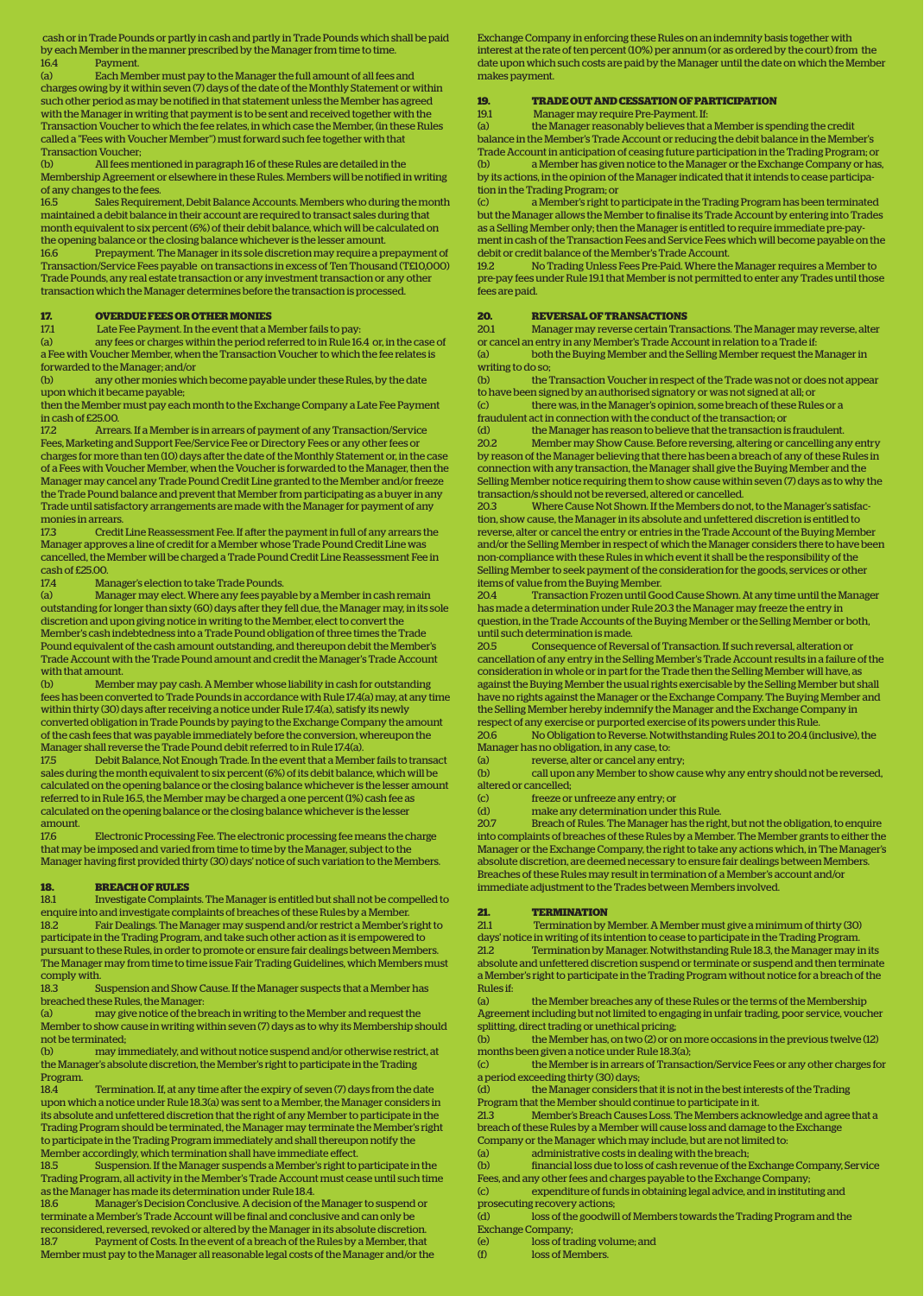21.4 Damages for Breach Payable on Termination. If a Member's right to participate in the Trading Program is terminated by the Manager for a breach of these Rules, that Member must pay to the Exchange Company as a genuine pre-estimate of damages and not as a penalty £250.00 cash plus VAT within twenty eight (28) days of the date of notice of termination of the right to participate. The provisions of this Rule apply in addition to and not in derogation from the provisions of the Rules applicable in the event that a Member ceases to be a Member of the Trading Program including Rule 21.5. 21.5 Consequences of Termination. Upon the termination of a Member's right to participate in the Trading Program:

(a) Return cards etc. The Member must immediately return to the Manager all Member's Cards, additional cards and used or unused Trade Transaction Vouchers, or other documents and property of the Exchange Company or the Manager;

(b) Fees debited. All cash and Trade Pound Transaction/Service Fees, Directory Fees, Display Advertising Fees and any other fees and amounts payable by it under these Rules shall be immediately debited from the Member's Trade Account; (c) Where credit balance. If after debiting the amounts referred to in Rule 21.5(b),

the balance in the Member's Trade Account is a credit balance:<br>(i) that Member must immediately nay to the Exchange

that Member must immediately pay to the Exchange Company the amount of cash and Trade Pound Transaction/Service Fees that would have become payable by it in the ordinary course of the Trading Program if that Member had entered into a Trade as a Buying Member in an amount sufficient to spend the amount of Trade Pounds standing to its credit;<br>(ii) if the Mer

if the Member fails to pay the cash Transaction/Service Fees the Manager, on behalf of the Exchange Company, may debit the Member's Trade Account with an amount of Trade Pounds equivalent to three (3) times the cash Transaction/Service Fees so payable;

if after receipt of the cash Transaction/Service Fees, (or if the fees are not paid in cash, the debiting of the Member's account) the Exchange Company shall issue to the Member a replacement Member's Card or Gift Certificates expiring one hundred and twenty (120) days from the date of issue, having a Trade Pound value equivalent to the remaining credit balance (if any) of the Member's Trade Account;

(d) Where debit balance. If after debiting the amounts referred to in Rule 21.5(b), the balance in the Member's Trade Account is a debit balance:

(i) that Member must immediately pay to the Exchange Company the amount of cash and Trade Pound Transaction/Service Fees that would have become payable by it in the ordinary course of the Trading Program if that Member had entered into a Trade as a Selling Member in an amount sufficient to bring its Trade Account to a nil balance; (ii) the Member has thirty (30) days within which to Trade as a Selling Member

and in so doing reduce, so far as it can, the debit balance of its Trade Account; (iii) at the expiration of the thirty (30) day period, the Member must immediately pay the Exchange Company the amount of cash equivalent to the remaining debit balance in Trade Pounds of its Trade Account.

(e) No refund of fees. No fees or charges paid to the Manager will under any circumstances be refunded.

(f) Removal of Information under the EU General Data Protection Regulation (GDPR). As per GDPR guidance, The Manager may only retain information on the Member in its records if the Member has outstanding fees/charges or Trade balances at the time of termination, and that the Manager has the right to pursue recovery of such amounts. Providing the Member has no such liabities outstanding to the Manager, all information held by the Manager pertaining to the Member will be removed from its records. Details of our privacy policy can be found on our website at www.bartercard. co.uk/privacy.

(g) Staff Accounts. All terminated Staff Accounts will be dealt with in accordance with this Rule 21.5 and, upon termination, the Member that is associated with the Staff Account will be liable in respect to any debit balance, fees and/or charges in respect of the termination of the associated Staff Account, and all such balances and fees/charges due on the associated Staff Account shall be transferred back to the Member associated with that account.

21.6 Certificate as Evidence. A certificate signed by a director or secretary or other person authorised by the Manager is prima facie evidence and, in the absence of evidence to the contrary, is conclusive evidence:<br>(a) that an amount stated in that certifical

that an amount stated in that certificate is due and payable by the Member to the Exchange Company in accordance with Rule 21.5 hereof;

(b) that any other sum stated in the certificate is due and payable by the Member to the Exchange Company in accordance with these Rules;

(c) of the amount of any interest payable by the Member to the Exchange Company in accordance with the provisions of these Rules; and

(d) of any other fact, matter or circumstance whatsoever relevant to the dealings between the Member and the Exchange Company, or between the Member and the Manager, or between the Member and another Member, in relation to the provisions of these Rules.<br>21.7

21.7 Enforcement Expenses. If a Member is in default or in breach under these Rules, the reasonable amount of any enforcement expenses reasonably incurred or expended by the Manager or the Exchange Company in exercising any right under these Rules or arising from the default or breach are immediately payable by the Member with effect from the date on which the enforcement expenses are incurred or expended by the Manager or the Exchange Company.<br>21.8 Monies Due for Payment. Te

21.8 Monies Due for Payment. Termination for whatever reason shall not affect the right of the Manager under these Rules to enforce any provision relating to the payment of any fees, charges and any other monies due.

21.9 Notification. Upon termination of a membership by the Manager, the Manager may in its sole discretion communicate the termination of the membership to the Members of the Exchange by whatever means it deems appropriate.

### **PART IV - CREDIT LIMITS AND DEBT RESERVE FUND**

### **22. TRADE POUND CREDIT LINES**

22.1 Credit Line. The Manager may grant or withdraw from any Member a line of credit in Trade Pounds, as an advance on a Member's future sales in an amount and on terms consistent with that Member's creditworthiness and ability to repay and may take the following matters into consideration:

- (a) the financial position of the Member;
- (b) any credit references supplied by the Member;
- (c) the Member's trading history;
- (d) the nature of the Member's business;
- (e) the Member requests termination of his account; and
- (f) the period of time during which the Member has operated its business.

Security. The Manager may require security and/or a guarantee to support a Credit Line and also may require the Member to contribute a further non-refundable amount to the Debt Reserve Fund as an initial lump sum payment or as a monthly payment or both.

22.3 Approval. The grant of a Credit Line shall be subject to the approval of the Manager, which may withhold or grant its approval conditionally or unconditionally. 22.4 Credit Reference Check. The Member grants to the Manager the right and power to make a search with a credit reference agency, which will keep a record of that search and will share that information with other businesses. The Manager may also make enquiries about you and your business partners with a credit reference agency.<br>225 Credit Beference Becords The Manager will monitor and record information 22.5 Credit Reference Records. The Manager will monitor and record information relating to your Trade Account performance and such records will be made available to credit reference agencies, who will share that information with other businesses in

assessing applications for credit and fraud prevention. 22.6 Condensed Guide. A condensed guide to the use of your personal and

business information is available in the Appendix.

22.7 Transfer of Trade Balance. If a Member has more than one Trade Account or is the sole owner/s of more than one trade account the Manager shall have the right to transfer credit balances from a Member's Trade Account or associated Trade Account to balance a Member's Trade Account or associated Trade Account in debit in the satisfaction of any liabilities and or indebtedness to the Manager whether such liabilities be actual, contingent, primary, collateral, several or joint, and to transfer a debit balance from a Member's Trade Account or associated Trade Account to any other Trade Account of the Member or associated Trade Account of the Member which is in debit. That increased debit balance shall be recoverable from the Member in accordance with these Rules.

22.8 Trade Balance beyond Credit Limit. Where:<br>(a) in the case of a Member to whom the Manas

in the case of a Member to whom the Manager has not granted a line of credit, that Member's Trade Account is in debit, by any amount; there will be payable to the Exchange Company by that Member:<br>(i) on demand the cash equi

(i) on demand the cash equivalent of that Trade Pound amount in debit; and (ii) an additional monthly charge in cash of £25.00 while the Trade Account balance remains in debit;

(b) in the case of a Member to whom the Manager has granted a line of credit, that Member's Trade Account exceeds that line of credit, there will be payable to the Exchange Company by that Member:

(i) on demand the cash equivalent of that Trade Pound amount in excess of the line of credit; and

(ii) if the Trade Pound amount exceeds the line of credit by an amount which is greater than (a) ten percent (10%) of the line of credit approved amount or (b) £1,500 Trade Pounds, whichever is the lesser an additional monthly charge in cash of £25.00 while the Trade Account balance remains in excess of the approved line of credit.

## **23. DEBT RESERVE FUND**

23.1 Purpose. A fund of Trade Pounds ("Debt Reserve Fund") shall be maintained and applied in accordance with the Deed of Management for the purpose of injecting Trade Pounds into the Trading Program where Members are or may be unable to honour their obligations under the Trading Program. The Debt Reserve Fund is for the exclusive protection of the "Bartercard Trade Exchange" which is made up of all Members. 23.2 Levy of Contribution. The Manager may, in its absolute discretion, but subject to the Deed of Management, levy an amount of T£12.50 from each Member for the monthly Debt Reserve contribution.

23.3 Applicability. The fund is not accessible to an individual Member who remains unpaid or is in dispute with another member. When a membership is terminated for whatever reason, and a trade debit balance remains, The Manager will pursue recovery of the outstanding balance for and on behalf of the Exchange. When all recovery methods have been exhausted, the remaining balance is offset against the Debt Reserve Fund.

## **PART V - MISCELLANEOUS**

### **24. FRANCHISEES OF MANAGER**

24.1 Grant of Franchises. The Manager may grant Franchises to Members ("Franchisees") providing such Franchisees with rights to conduct businesses involved in the facilitation of Trade transactions in the Trading Program between Members. 24.2 Role of Franchisees. The role of a Franchisee is to recruit new Members to the Trading Program and to stimulate and facilitate Trade between Members. In consideration for these services, the Franchisee may receive a commission from the Manager. 24.3 Independent Contractors. Franchisees are independent businesses and in their capacity as Members in Good Standing may participate in Trades but do so solely on their own behalf and do not represent or act as agent for or otherwise on behalf of the Exchange Company or the Manager.

24.4 Not a Party. The Exchange Company and the Manager are not parties to, and are not responsible for, any Trades or other transactions or dealings between Franchisees and Members.

## **25. DISPUTES BETWEEN MEMBERS**

25.1 Disputes between Members. Any dispute that may arise between the Buying Member and the Selling Member shall be settled by the parties themselves. The Exchange Company and the Manager are not obliged to resolve, arbitrate or mediate any disputes between Members. The Exchange Company or the Manager may at its discretion offer the service of mediation or resolution of disputes between Members involving trades between Members.

25.2 Disputes over Trades. Disputes over Trades are between the Selling Member and Buying Member only and shall be settled by those parties themselves. The Manager has no responsibility in connection with any such disputes other than recording the Trade in the ordinary course of business. The Manager is not responsible for use of Trade Pounds by unauthorised persons nor for Trades that do not comply within these Rules. The Manager is not a Selling Member or Buying Member unless it so states in writing.

### **26. CONFIDENTIAL INFORMATION AND RESTRAINT AGAINST COMPETITION**

26.1 Access to Confidential Information. From time to time whilst participating in the Trading Program, a Member may have access to certain trade secrets or proprietary information of the Exchange Company and/or the Manager consisting of technical information, methods, processes, trade secrets, formulae, compositions, systems, techniques, computer programs, research projects, business information, customer lists,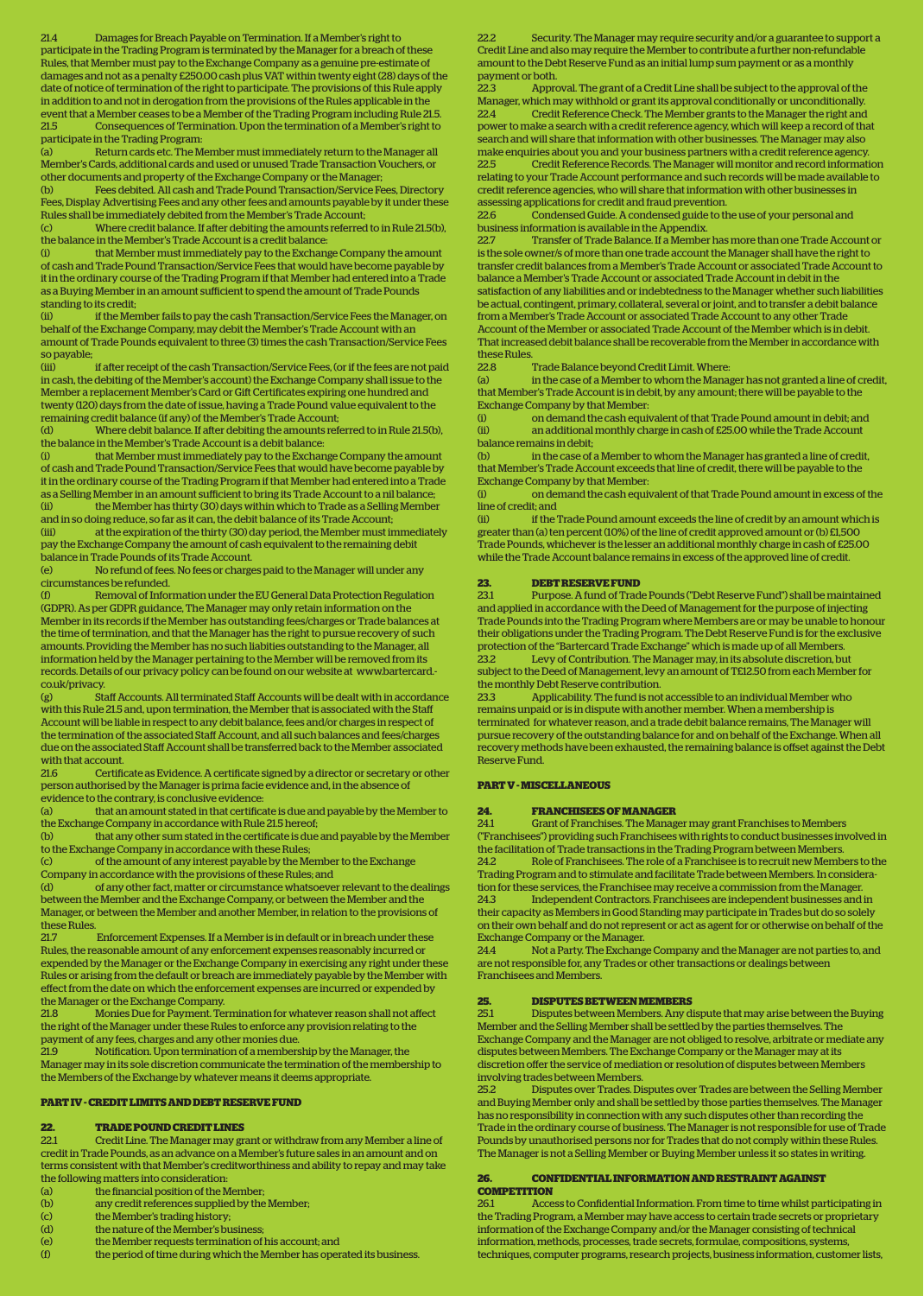pricing data, sources of supply, financial data and marketing, training, production or merchandising systems and plans and other information relating to the Trading Program confidential to the Exchange Company (the "Confidential Information").

26.2 Not use Confidential Information. A Member must not, whilst a Member or at any time within 10 years after ceasing to be a Member, make use of the Confidential Information either:

(a) for the financial advantage or benefit of the Member or any other person; or (b) to the detriment or disadvantage of the Exchange Company or the Manager. 26.3 Restraint. A Member may be or may become a Member of any other trade exchange, and may participate in that trade exchange, but otherwise must not, without the prior written consent of the Manager:<br>(a) whilst continuing to be a Mem

(a) whilst continuing to be a Member, work for, engage in, or participate in any business competitive with the business of the Exchange Company or the Manager; or (b) remain a Member whilst any of its directors, shareholders, partners. (b) remain a Member whilst any of its directors, shareholders, partners, proprietors or any other related party/family member associated now or in the past with the Member works for, engages in, is or becomes a member of, or participates in any business competitive with the business of the Exchange Company or the Manager; or<br>(c) at any time during any of the periods referred to be reunder whether directions at any time during any of the periods referred to hereunder, whether directly or indirectly and whether solely or jointly with or as director, manager, agent or servant of any person or corporation, carry on or engage in or be interested in or participate in any business which is competitive with the business of the Manager or the Exchange Company, at any place within fiy (50) miles from a place at which the Manager or the Exchange Company or any subsidiary or franchise or sub- franchise carries on business as appearing from the most recent Directory published by the Manager prior to the time of the Member ceasing to be a Member; that is to say, at any of the following times:<br>(i) at any time prior to the date being six (6) months after the Member cea at any time prior to the date being six (6) months after the Member ceases to

be a Member; or<br>(ii) at an (ii) at any time between the date referred to in Rule 26.3(c)<br>(i) hereof and the date six (6) months thereafter.

hereof and the date six (6) months thereafter.

26.4 Intellectual Property. Members in good standing may only use the Bartercard current logo in accordance with the Rules and only to denote their membership in Bartercard. Members must not use Bartercard trademarks, intellectual property, copyrighted materials or logos (collectively "Bartercard intellectual property") in any way that injures or diminishes the goodwill associated with the Bartercard intellectual property or in any way which indicates that the Manager endorses the Member's goods or services. If the Bartercard intellectual property is used by a Member on any internet website, the following disclaimer must appear on the website and in any hyperlink to the website in a prominent and highly visible position:

"Barter Traders Limited 11194577 is not the originator or host of this website and makes no representations about the content and suitability for any purpose of the information contained in this website and gives no express or implied warranty of any kind.

Barter Traders Limited 11194577 disclaims (to the full extent allowable by law), all warranties with regard to the information on the website, including any advertisements, including all implied warranties as to merchantability or fitness for use. Barter Traders Limited 11194577 shall not be liable for any damages whatsoever including any special, indirect or consequential damages resulting from loss of use, data or profits, whether in an action in contract or negligence, arising out of or in connection with access to the website or the use or performance of information contained in it."

Misuse of the Bartercard intellectual property is prohibited. Members shall immediately cease using the Bartercard intellectual property upon request by the Manager.

## **27. TAXES**<br>27.1 **Collect.**

27.1 Collect. Selling Members shall charge any appropriate tax applicable to the transaction (e.g. VAT, excise or similar tax) and collect, record and remit the taxes as required by law.

27.2 Exchange Company and Manager not Liable. Under no circumstances will the Exchange Company and/or the Manager be responsible to pay any tax applicable (e.g. VAT, excise or similar tax) on behalf of any Member.

27.3 Taxable Event. A Trade must be treated as a taxable event for the purposes of national and local government tax purposes and the obligation to declare, report and account for all national and local government tax purposes resulting from Trades rests with the Members participating in the Trade Transaction. Each Member hereby indemnifies the Exchange Company and the Manager in respect of any loss or damage incurred by the Manager or any penalty, charge or cost which may be imposed or incurred in respect of any failure by the Member to comply with national or local government tax laws in respect of any Trade in which that Member participates.

27.4 Reporting of Transactions. Members acknowledge and agree that the Exchange Company and the Manager may be required from time to time to make disclosure to the HM Revenue and Customs, the police and to other national and local government authorities in relation to Trades. The Exchange Company and the Manager are authorised to provide any information to and to co-operate in any way with such authorities, in such manner as they in their absolute discretion determine, and whether or not the Exchange Company and the Manager are obliged by law to furnish such information or to provide such co-operation. The Exchange Company and the Manager are not liable to any Member in respect of information furnished to or co- operation with such authorities, in any circumstances whatsoever.

## **28. LEGAL LIABILITY OF MANAGER AND EXCHANGE COMPANY**

28.1 No Liability to procure New Members. Whilst the Manager shall use reasonable endeavors to procure new Members to the Trading Program, the Manager and the Exchange Company shall, under no circumstances, be liable for failure to procure new Members or retain existing Members.

28.2 No Warranty as to availability of particular Goods or Services. The Manager and the Exchange Company do not warrant the availability of any particular goods or services under the Trading Program. The Manager and the Exchange Company shall not be responsible or in any way liable if a Member cannot obtain particular goods or services from other Members or if other Members do not buy goods or services from a Member.<br>28.3

28.3 Compliance with Laws. All Members shall observe and comply with all applicable national and local laws and regulations when engaging in Trades. 28.4 Exchange Company and Manager not Liable. The Exchange Company and the Manager shall not be responsible or in any way liable for or in respect of any failure of the part of any Member or Members to comply with such laws.

28.5 Disclaimer of Liability. The Exchange Company and the Manager make no

representation or warranty either express or implied and to the fullest extent permitted by law disclaim all liability arising out of or in connection with any Trade between Members, including, without limitation, any liability for the fitness, quality, delivery date, merchantability, prices or any term of the Trade, and exclude any implied warranties on their part as to the fitness, quality or merchantability of any goods or services. In no event shall the Manager or the Exchange Company be liable to the Member for any indirect, incidental, special or consequential loss or damage, loss of use, revenues, profits, goodwill, bargain or loss of opportunities, anticipated savings, loss of or corruption of data from any cause, whether arising from breach of contract, negligence or any other tort, in equity or otherwise and whether or not even if the Manager or the Exchange Company was aware of the possibility of such loss or damage.

28.6 Unauthorised use of Vouchers etc. The Exchange Company and the Manager will not be responsible for:<br>(a) the use of Men

the use of Member's Cards, Transaction Vouchers, Gift Certificates, Gift Cards, or other authorised forms by unauthorised persons; or

transactions that are not conducted in accordance with the Rules. 28.7 Member's Indemnity for Failure to Perform. Member's Indemnity for Failure to Perform. Each Member agrees to indemnify and keep indemnified the Exchange Company and the Manager and each of their directors, officers, employees, agents, independent contractors, subcontractors, and Franchisees in respect of any failure by that Member to perform its obligations under these Rules.

28.8 Member's Indemnity for Claim, Debt or Liability. Each Member agrees to indemnify and hold the Exchange Company and the Manager and each of their directors, officers, employees, agents, independent contractors, subcontractors and Franchisees harmless with respect to any claim, debt, or liability whatsoever arising out of or in connection with any Trade in respect of which that Member is or purports to be the Buying Member or the Selling Member.<br>28.9 Not bound by representations of

28.9 Not bound by representations of others. The directors, officers, employees, agents, independent contractors, subcontractors and Franchisees of the Manager shall have no right to make any representation or commitment on behalf of the Exchange Company and the Manager without written authorisation of the board of directors of each respective company or entity.<br>28.10 For the avoidance of do

28.10 For the avoidance of doubt, the Members agree that all provisions in the Rules relating to the Manager and/or its Associates' liability, including without limitation, qualifications, exclusions and limitations apply to the Electronic Processing Services. Additionally, the Members acknowledge and agree that the availability and proper functioning of the Electronic Processing Services are dependent on many variables, including without limitation, usage licenses with third parties, location, mobile and internet network availability and signal strength, proper functioning of hardware, software and mobile phone and/or computer. The Manager and its Associates are not liable for any loss, claim, expense, liability or damage caused directly or indirectly howsoever by any unavailability or improper functioning of the Electronic Processing Services for any reason.<br>28.11 The Member

28.11 The Members agree to Indemnify and compensate the Manager and its Associates for any damages, claims, actions, loss, expense or liability incurred by such entities as a result of any breach by a Member of the Rules. In addition, any breach of the Rules may result in the Manager exercising its rights under the Rules that may include, without limitation, termination of membership.

### **29. WAIVER**

29.1 No Waiver. Any failure or delay by the Exchange Company or the Manager in exercising any right shall not operate as a waiver thereof, and any single or partial exercise of a right shall not preclude any other further exercise of any right.

29.2 Cumulative Remedies. The Manager's and the Exchange Company's rights and remedies are cumulative and are not exclusive of any remedies provided by law. Where a Member is a company, the company and individuals signing for the Member on the Membership Agreement and the Member hereby assume joint and several responsibility for all purchases and fees outlined in the Membership Agreement and the Rules.

### **30. INSOLVENCY OF MEMBER**

30.1 Grant of Charge. Each Member grants to the Exchange Company security overall Trade Pounds credited to that Members Account for the amount of all unpaid Transaction, Service Fees, and other fees and charges owed to the Exchange Company from time to time.

30.2 Where Insolvent Administration. If a Member commits an act of bankruptcy, has a receiver, liquidator, provisional liquidator, administrator or controller appointed to it or any of its assets, makes any arrangement or composition with its creditors or becomes insolvent or bankrupt, then all cash Transaction/Service Fees, Directory Fees and other fees and charges shall immediately become due and payable in full. The Exchange Company has the option in lieu of continuing as a creditor, of treating the Trade Pound balance in the Trade Account as equal in value to the amount of cash Transaction, Service Fees and Marketing and Support Fees, Directory Fees and other fees and charges owing, and terminating the Trade Account.

### **31. DISSOLUTION OF TRADING PROGRAM**

31.1 Events Triggering Dissolution. Events Triggering Dissolution. The Trading Program shall be dissolved in accordance with this Rule if an order is made that the Exchange Company be wound up (other than for the purpose of reconstruction or amalgamation).

31.2 Procedure on Dissolution. Upon the occurrence of an event referred to in Rule 31.1 the following procedure shall apply:

(a) Inform Members. The Manager shall inform each Member that such event has occurred and draw their attention to the requirements of these Rules;

(b) Balancing Period. Each Member and the Manager if permitted shall be entitled to continue to Trade for a period of up to a maximum of ninety (90) days (the "Balancing Period") for the purpose of bringing its Trade Account, as near as possible, to a zero balance, but no Member shall be obliged to Trade during this period;

(c) Members in credit - fees payable. Each Member having a Trade Account with a credit balance at the expiry of the Balancing Period shall immediately pay to the Exchange Company:

(i) an amount in cash, being the cash equivalent of the Trade Pound Transaction/Service Fees that would have become payable in the ordinary course of the Trading Program if that Member had entered into a Trade as a Buying Member in an amount sufficient to spend the amount of Trade Pounds standing to its credit at the expiry of the Balancing Period; plus

(ii) the cash Transaction/Service Fees that would have become payable in that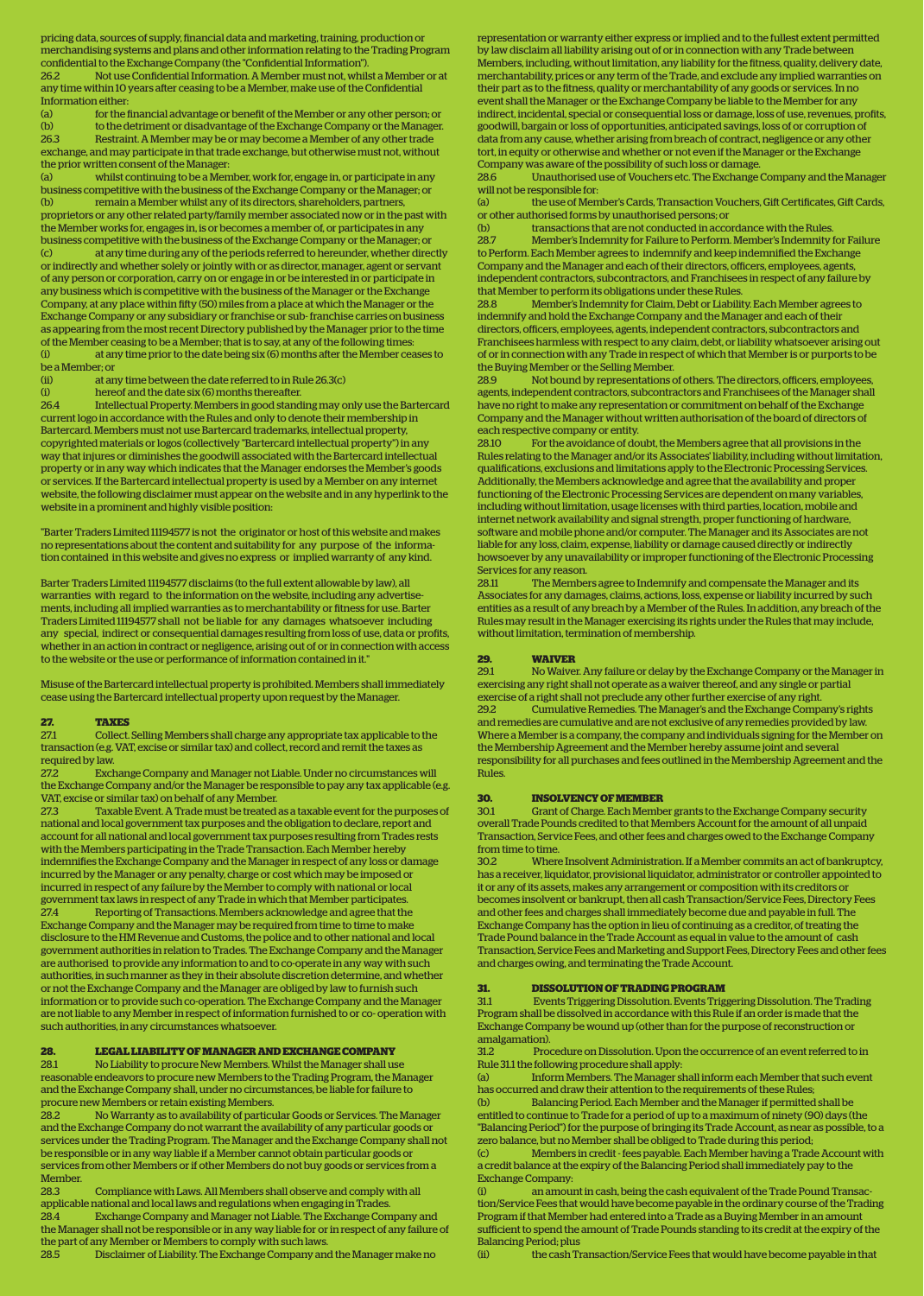#### event;

(d) Members in debit. Each Member having a Trade Account with a debit balance at the expiry of the Balancing Period must immediately pay to the Exchange

**Company:** (i) an amount in cash, being the cash equivalent of the Trade Pound Transac-

tion/Service Fees that would have become payable in the ordinary course of the Trading Program if that Member had entered into a Trade as a Selling Member in an amount sufficient to bring the amount of Trade Pounds standing to its Trade Account at the expiry of the Balancing Period to a nil balance; plus

the cash Transaction/Service Fees that would have become payable in that event; plus

the cash equivalent of the debit balance of the Member's Trade Account. (e) Set off against Manager's Extraordinary Member balance

During and at the expiry of the Balancing Period, any Trade Pound fees payable to the Manager by the Exchange Company under these Rules or otherwise, shall

be either set off against any deficit balance in the Manager's Trade Account or added to any credit balance of the Manager's Trade Account;<br>(ii) Following the set off in Bule 31 2(e)(i) if the Following the set off in Rule 31.2(e)(i), if the Manager's Trade Account still

reflects a deficit balance, the Manager must convert any Member's cash indebtedness arising during the Balancing Period (in respect of Transaction/Service Fees) which are able to be charged to any Member during the Balancing Period, into a Trade Pound fee of three times the Trade Pound equivalent of the cash amount of such fees then outstanding, and debit the Member's Trade Account with the Trade Pound amount and credit the Manager's Trade Account with that amount. However, such cash fees will only be converted into Trade Pound fees to the extent that it is necessary to do so to ensure that the Manager's Trade Account is, at the expiry of Balancing Period, no longer in deficit and any cash fees that are not required to be converted under this Rule may still be recovered by the Manager in cash in accordance with Rule 31.2(i). If a Member's Trade Account is debited Trade Pounds as a result of the conversion of cash fees payable into Trade Pound fees in accordance with this Rule, the Member is immediately released from any further liability with respect to those Trade Pound fees charged to its Trade Account; (iii) In the event that the Manager's Trade Account is and remains in deficit and there are insufficient cash or Trade Pound fees generated at the expiry of the Balancing Period to set off the entire amount of any deficit balance in the Manager's Trade Account, the Manager's liability with respect to the deficit in its Trade Account is extinguished in consideration of the Manager's agreement to direct the cash fees payable in accordance with Rules 31.2(c) and (d) of these Rules into the Dissolution Fund;

(iv) If the Manager's Trade Account is in credit at the expiry of the steps required to be taken under Rules 31.2(a)-(e) (inclusive), then the Manager's credit balance will remain a credit balance of the Manager and the Manager will be eligible for any distribution made under Rule 31.2(k).

(f) Strike accounts. The Manager shall strike delinquent accounts off the Trading Program;

(g) Notify Members of fees payable. The Manager or any person appointed to do so by the Manager shall notify each Member of the amount of its debit balance and demand payment of the amount required to be paid under Rules 31.2(c) and 31.2(d);<br>(b) [1] Dissolution Fund If the Manager receives any cash monies under Rules (h) Dissolution Fund. If the Manager receives any cash monies under Rules 31.2 (c) or 31.2(d), it shall hold those cash monies in a separate bank account ("The Trading Program Dissolution Fund") on trust subject to this Rule 31, for the Members whose Trade Accounts are in credit and for the Extraordinary Member if its Trade Account is in credit; (i) Manager to recover fees. After the giving of notice under Rule

31.2 (g), the Manager shall use its best endeavours to recover on behalf of the Exchange Company all amounts owing under Rules 31.2 (c) and 31.2(d) and it shall be no defense for any Member from whom payment is sought to be recovered, to contend that, by reason of any conduct of the Exchange Company, the Manager or any other person, it was difficult or impossible to bring the Member's Trade Account to a zero balance during the Balancing Period or at any previous time. In the event that such cash fees remain due and owing for 60 days, the Manager may elect to rely upon Rule 17.4 in respect of those cash fees;

(j) Legal action by Manager. The Manager shall have no obligation to take or continue any legal action on behalf of the Exchange Company in respect of any amount owing by any Member where:<br>(i) the Manager perce

the Manager perceives legal or practical difficulty in recovering the amount owing;

(ii) it appears to the Manager that the amount that would or may be recovered will or might be exceeded by the cost of recovery;

(iii) the Manager, in its discretion considers that there is sufficient reason to not take action.

(k) Distribution of Dissolution Fund. The Manager will distribute the Trading Program Dissolution Fund, after deduction of its proper costs and outlays, to the Members whose Trade Accounts were in credit and who are in Good Standing after the expiry of the steps required to be taken under Rules 31.2(a)-(e) (inclusive) and to the Extraordinary Member if its Trade Account is in credit at either time mentioned in Rule 31.2(e)(iv), on a pro rata basis in accordance with the amounts by which those accounts were in credit after the finalisation of the steps required to be taken under Rule 31.2(e); (l) (Receiver's powers) Any power or discretion exercisable by the Manager under this Rule may be exercised by any receiver or receiver and manager appointed to the Manager or the Exchange Company.

### **32. SEVERANCE.**

If any part or provision of these Rules should be judged or found to be void or unenforceable, it shall not affect the validity and enforceability of all other parts and provisions of these Rules and shall be severable from every other part and provision of these Rules, to the extent that these Rules shall continue in force and effect to the fullest extent possible after severance of the part or provision which is void or unenforceable.

## **33. JURISDICTION**

33.1 Construction. These Rules are to be construed and applied in accordance with the laws of England.

33.2 Submit. In the event of any dispute or any action for enforcement of rights or obligations arising out of or in connection with these Rules, the Members shall submit to the jurisdiction of the courts of competent jurisdiction of England.

## **34. AMENDMENT OF RULES.**

These Rules may be amended by the Manager as follows:

(a) the Manager shall notify the Members of any amendment of the Rules as soon as is reasonably practicable after the amendment has been promulgated;

a Member may give notice of its intention to withdraw permanently from the Trading Program within seven (7) days after receiving such notification;

(c) a Member who has not given written notice to the Manager of its intention to withdraw permanently from the Trading Program within seven (7) days after receipt of such notification or who participates in any Trade in accordance with the Trading Program following the amendment shall be deemed to have accepted the amendments and waived any objection to the amendment of the Rules. The amendment shall have effect and the Rules as amended shall constitute a contract:

- (i) between the Manager and all of the Members jointly;<br>(ii) between the Manager and each Member severally: and
- (ii) between the Manager and each Member severally; and<br>(iii) between the Manager and each other Member
- between the Manager and each other Member.

#### **35. NOTICES.**

Notices given under these Rules and the Membership Agreement shall be in writing and may be given by:

(a) delivery; or

- (b) prepaid post; or<br>(c) facsimile transm
- facsimile transmission; or (d) email transmission;

to the address set out in the Membership Agreement of the party to whom the notice is given or by publication by the Manager in the Rules and Regulations within the Members Trading Portal. Every notice shall be deemed to have been received and given 48 hours after the posting, or if delivered, on the date of the delivery, or if sent by facsimile transmission or email transmission in the normal course of transmission or if published

in the Rules and Regulations Tab within the Members Trading Portal/Bartercard Online on the Bartercard website 48 hours after publication.

### **36. GLOSSARY OF TERMS.**

The terms used in these Rules and the clauses in which they are defined are set out below:

| <b>Additional Cardholder</b>              | $1.3\,$ |
|-------------------------------------------|---------|
| <b>Associates</b>                         | 1.6     |
| <b>Authorisation Number</b>               | 6.3     |
| <b>Balancing Period</b>                   | 31.2    |
| <b>Buying Member</b>                      | 5.1     |
| <b>Confidential Information</b>           | 26.1    |
| Debit Balance, Not Enough Trade           | 17.5    |
| <b>Debt Reserve Fund</b>                  | 23.1    |
| <b>Deed of Management</b>                 | 1.3     |
| <b>Direct Trade</b>                       | 11.7    |
| <b>Directory</b>                          | 15.2    |
| <b>Directory Fee</b>                      | 16.3    |
| <b>Electronic Message</b>                 | 15.1    |
| <b>Electronic Processing Services</b>     | 7       |
| <b>Exchange Company</b>                   | 1.2     |
|                                           | 13.1    |
| <b>Exchange Company Services</b>          |         |
| <b>Extraordinary Member</b>               | 1.5     |
| <b>Fair Trading Guidelines</b>            | 18.2    |
| <b>Fees with Voucher Member</b>           | 16.4    |
| Franchisees                               | 24.1    |
| <b>Gift Card</b>                          | 6.5     |
| <b>Gift Certificate</b>                   | 6.6     |
| <b>Credit Line</b>                        | 22.1    |
| <b>Instructions</b>                       | 7.6     |
| <b>Manager</b>                            | 1.3     |
| Marketing and Support/Service Fee         | 16.2    |
| <b>Member</b>                             | 1.4     |
| <b>Member in Good Standing</b>            | 4.3     |
| <b>Member's Card/Bartercard Card</b>      | 14.6    |
| <b>Members Trading Portal</b>             | 6.2     |
| <b>Minimum Authorised Amount</b>          | 9.1     |
| <b>Monthly Statement</b>                  | 10.8    |
| <b>Multi Trade Voucher</b>                | 6.7     |
| <b>Other Voucher</b>                      | 10.5    |
| Overpricing                               | 11.8    |
| <b>Poor Service</b>                       | 11.10   |
|                                           | 6.2     |
| <b>Procedures</b>                         |         |
| <b>Prepaid Scrip Certificate</b>          | 6.4     |
| <b>Proof of Transaction</b>               | 6.1     |
| <b>Recording of Trades</b>                | 5.3     |
| Rules                                     | 2.1     |
| Sales Requirement, Debit Balance Accounts | 16.5    |
| <b>Selling Member</b>                     | 5.1     |
| <b>Special Authorisation</b>              | 8.2     |
| <b>Special Authorisation Number</b>       | 8.2     |
| <b>Special Job or Order</b>               | 8.1     |
| <b>Special Trade</b>                      | 8.1     |
| <b>Staff Account</b>                      | 4.6     |
| <b>Standby</b>                            | 11.5    |
| Trade                                     | 5.1     |
| <b>Trade Account</b>                      | 5.2     |
| <b>Trade Pound</b>                        | 3.1     |
| <b>Trading Program</b>                    | $1.1\,$ |
| <b>Trading Program Dissolution Fund</b>   | 31.2    |
|                                           |         |
| <b>Transaction/Service Fee</b>            | 16.1    |
| <b>Transaction Voucher</b>                | 6.3     |
| <b>Voucher Member</b>                     | 16.4    |
| <b>Voucher Splitting</b>                  | 11.7    |